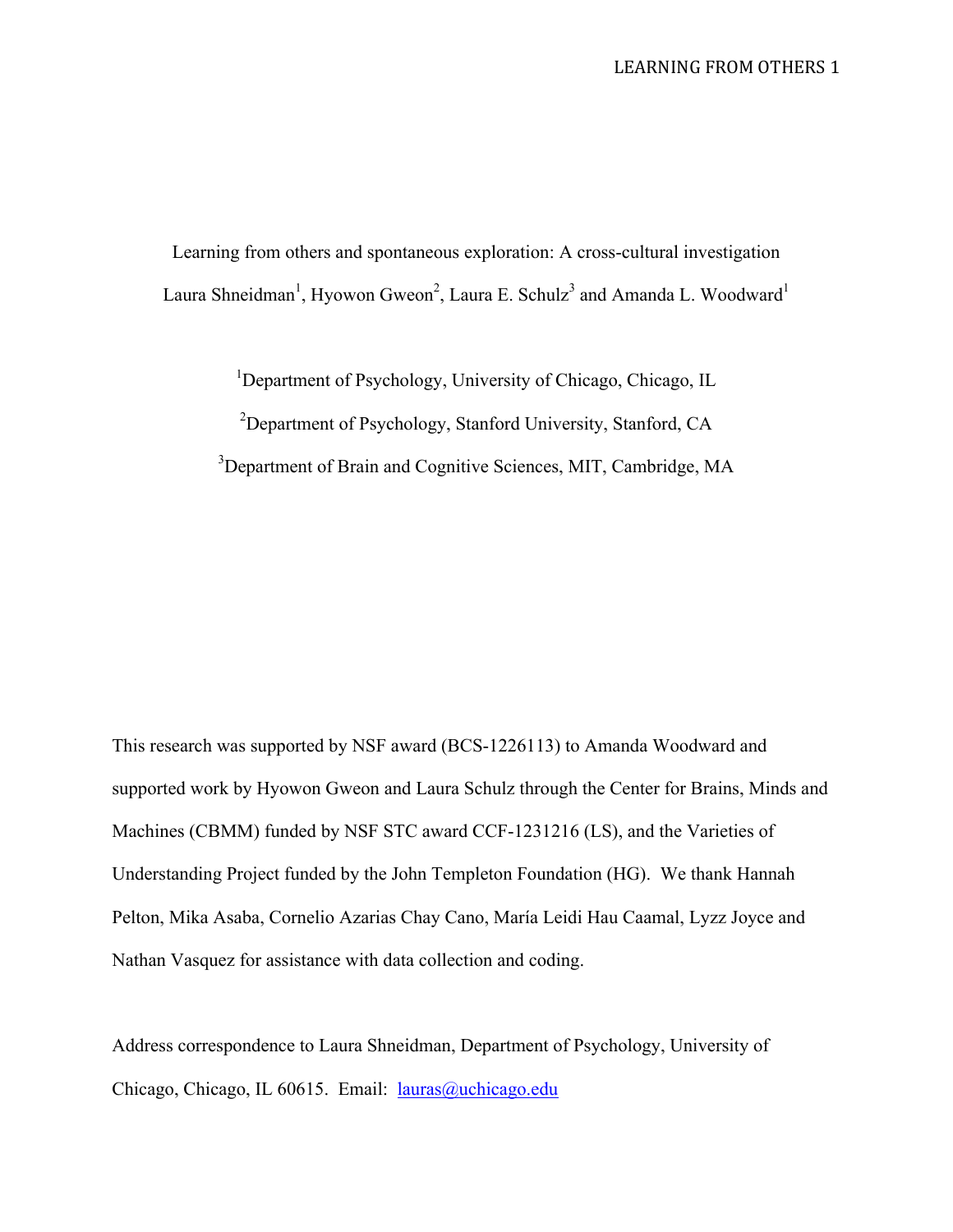# Abstract

How does early social experience affect children's inferences and exploration? Following prior work on children's reasoning in pedagogical contexts, this study examined U.S. children with less experience in formal schooling and Yucatec-Mayan children whose early social input is predominantly observational. In Experiment 1, U.S. two-year-olds (n=77) showed more restricted exploration of a toy following a pedagogical demonstration than an interrupted, accidental, or no demonstration (baseline). In Experiment 2, Yucatec-Mayan and U.S. two-yearolds (n=66) showed more restricted exploration following a pedagogical than an observational demonstration, while only Mayan children showed more restriction with age. These results suggest that although schooling is not a necessary precursor for sensitivity to pedagogy, early social experience may influence children's inferences and exploration in pedagogical contexts.

 $<$ 120 words $>$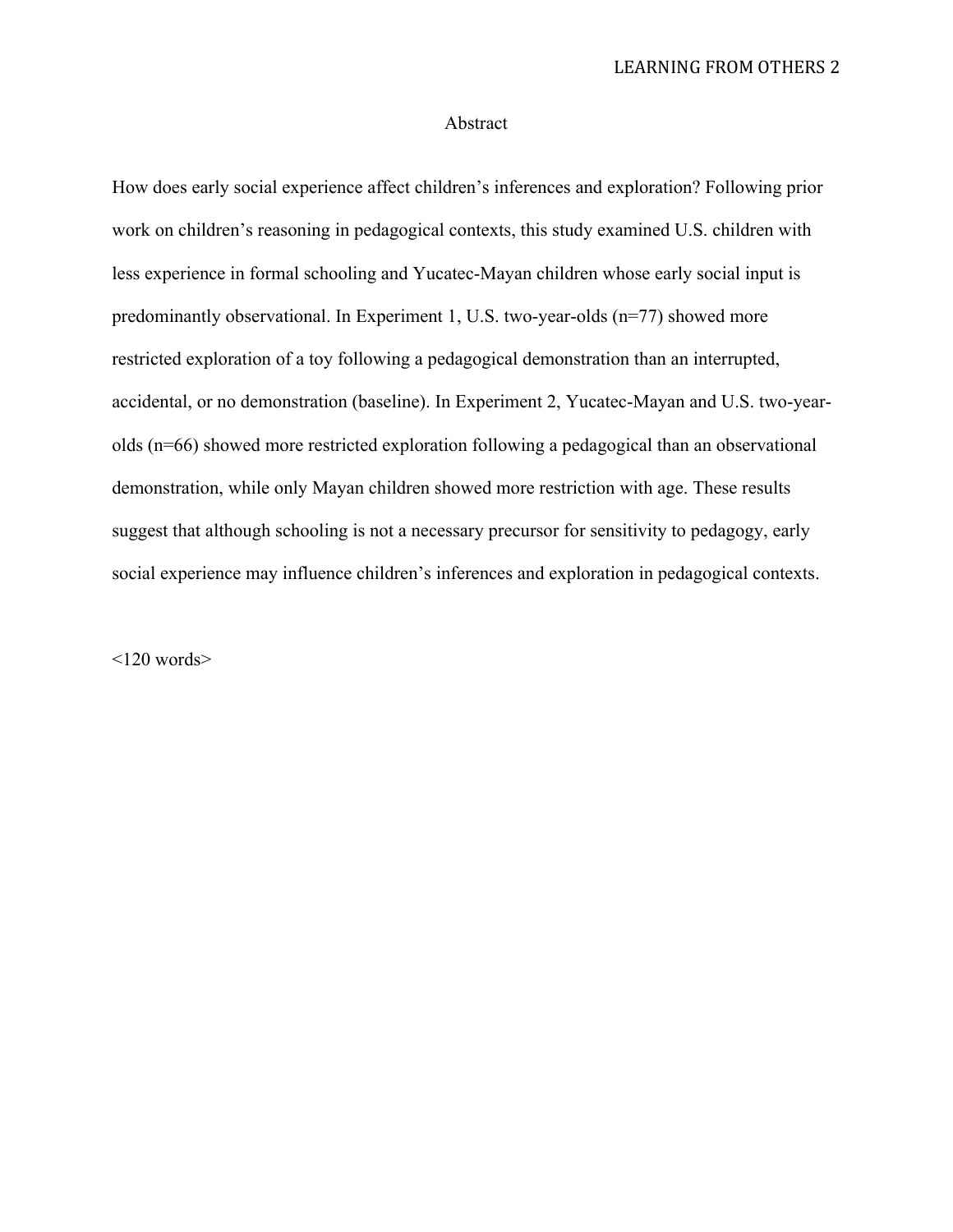LEARNING FROM OTHERS 3

Children grow up surrounded by others, and learn from others by observing and communicating with them. However, the nature of these early social interactions varies widely across contexts and across cultures. Some children grow up in environments where caregivers routinely engage in explicit teaching interactions with their young, while in other communities young children have little exposure to explicit pedagogical instruction. Because the majority of developmental research has been conducted in cultures where explicit child-directed teaching is prevalent, relatively little is known about how children's early social environment affects the way children learn from others. Here we ask whether two-year-old children draw appropriate inferences in pedagogical contexts, and to what extent these inferences are mediated by culturally specific experiences.

In addressing this question, we are motivated by formal models of pedagogical reasoning (Shafto, Goodman, & Frank, 2012, Bonawitz et al. 2011). These models provide normative accounts of how learners ought to update their beliefs in pedagogical contexts. With respect to these models, a pedagogical context is defined as one in which 1) one agent (the "teacher") knows the target hypothesis and selects evidence to increase the probability that a rational learner would infer the correct hypothesis from the sampled data and 2) another agent (the "learner") is naïve to the target hypothesis but updates her beliefs under the assumption that the evidence she observes is being sampled by a knowledgeable, helpful teacher.

Within this framework, there are many contexts in which a child observes evidence generated by an adult that would not count as pedagogical with respect to the sampling assumptions involved. Consider a novel toy with many affordances, some of which have functionally interesting properties (e.g., squeaking, lighting up, etc.). We can imagine a case where an agent does not know which, if any, affordances are functional and simply acts on the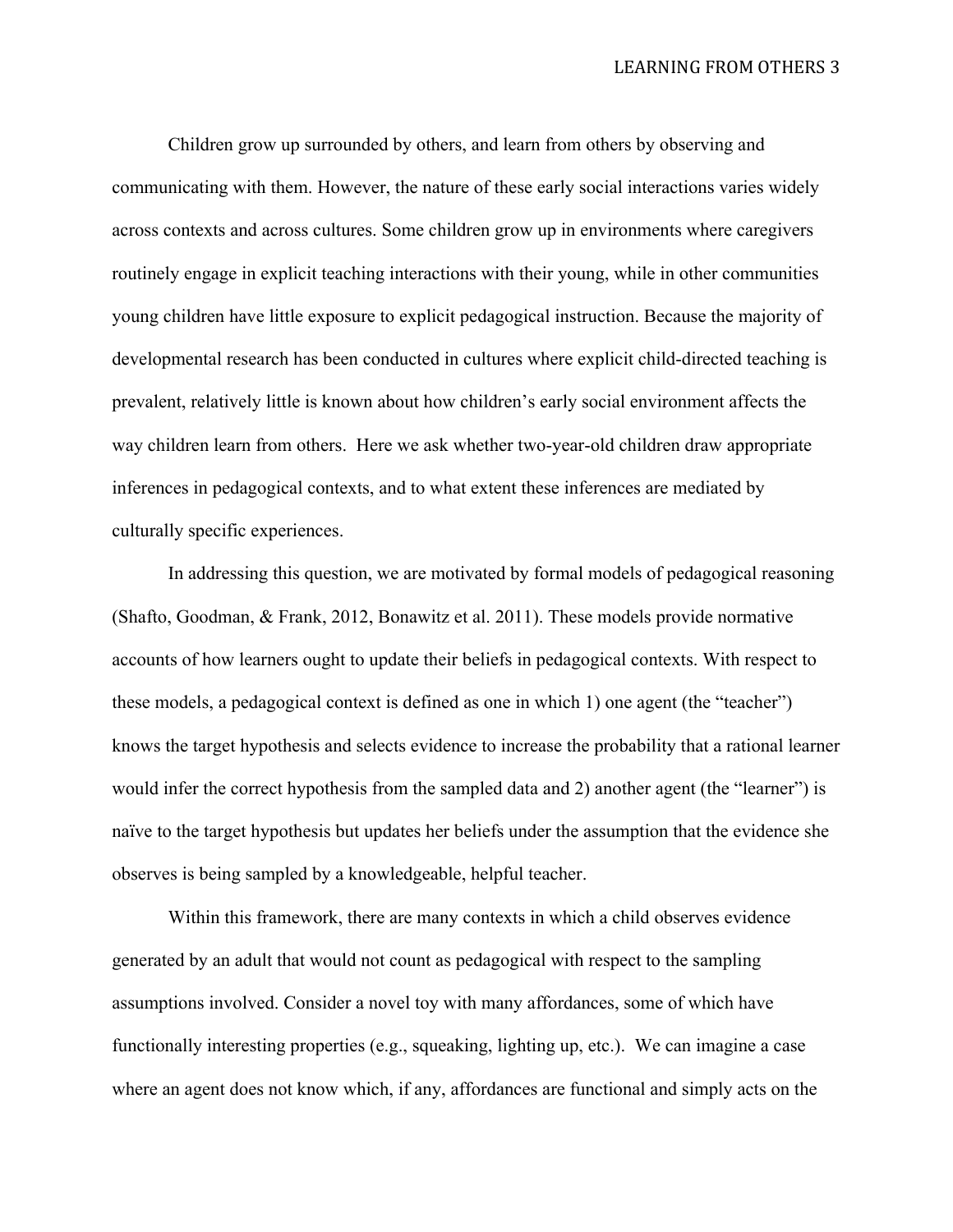toy (i.e., a *default* sampling process in which the affordances are tested at random), a case where the agent tries to teach the toy's functions but the demonstration is incomplete (i.e., an *interrupted* pedagogical sampling process), or a case where the agent selects and acts on the functional affordances, not to instruct a learner, but to serve her own interests (i.e., an *intentional* sampling process in which the affordances are tested with no concern for the learner). In these cases, observing that an affordance has a function provides strong evidence that the affordance does indeed have that function (e.g., that pulling a tube makes it squeak), but provides no information about additional functions of the toy. Thus we treat these contexts as "nonpedagogical" even if they involve superficial cues to pedagogy, including ostensive cueing and intentional demonstration (see e.g., Csibra & Gergely, 2009).

By contrast, when an agent engages in a *pedagogical* sampling process, it implies that his demonstration includes all the information necessary for the learner to draw a correct inference. Thus observing that an affordance has a function in a pedagogical context (e.g., pulling the tube makes it squeak) provides information both about the observed function and about unobserved functions. If there were other important things to know about the toy, a knowledgeable and helpful teacher would have communicated those as well. Critically, this predicts that pedagogical instruction should limit spontaneous, self-guided exploration: given the same evidence (e.g., that pulling a tube makes it squeak) children should explore less if the evidence is provided in a pedagogical context than in a non-pedagogical context, precisely because children should treat pedagogically sampled evidence as exhaustive.

Consistent with this account, research using this paradigm suggests that four- to six-yearolds selectively constrain their exploration and discover fewer additional functions of a toy following a pedagogical demonstration of one of its functions than following non-pedagogical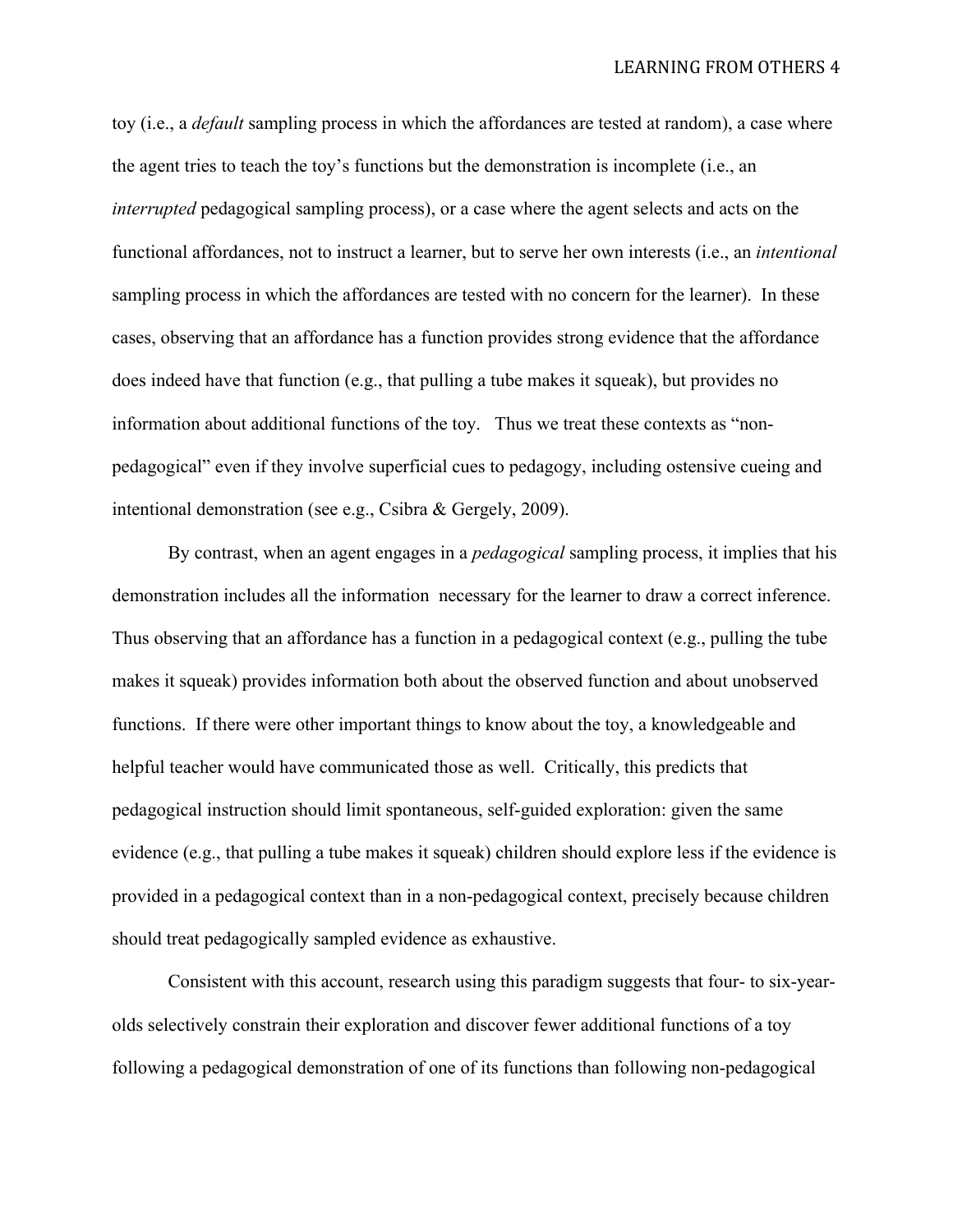LEARNING FROM OTHERS 5

demonstrations of the same function (Bonawitz et al., 2011). Note that although pedagogical sampling implies that the evidence is exhaustive, it does not specify the exact content communicated, and many different hypotheses may be consistent even with pedagogically sampled evidence. For instance, given a pedagogical demonstration of a single function of a toy, a child might infer that the toy has only one function (i.e., an inference about the true number of functions of the toy), she might infer that this is the best way to play with the toy (i.e., an inference about the most interesting or preferred properties of the toy), or she might infer that the demonstrated way is the only permissible way to play with the toy (i.e., an inference about cultural norms). The critical point however, is that all of these inferences are consistent with there being only *one relevant aspect* of the toy the teacher intends to communicate to the learner: the one he demonstrated. By contrast, if the evidence is not sampled pedagogically, the child might infer that the demonstrated function represents only one of many properties of the toy, or only one of many (interesting or permissible) ways to play with it.

Some prior work suggests that children as young as four years of age treat pedagogically sampled evidence about a toy as evidence for what the toy actually does, rather than for how they ought to play with the toy. For instance, children rate a teacher higher when the teacher demonstrates one function of a toy and it has just one function (thus providing complete evidence) compared to when he demonstrates the same function and the toy actually has four functions (thus providing insufficient evidence). Moreover, if the same teacher then introduces a new toy and demonstrates one of its functions, children who previously saw the teacher provide complete evidence constrain their exploration of the new toy more than those who saw insufficient evidence (Gweon & Asaba, 2015; Gweon, Pelton, Konopka & Schulz, 2014).. For our purposes here however, the critical question is not whether children infer properties of the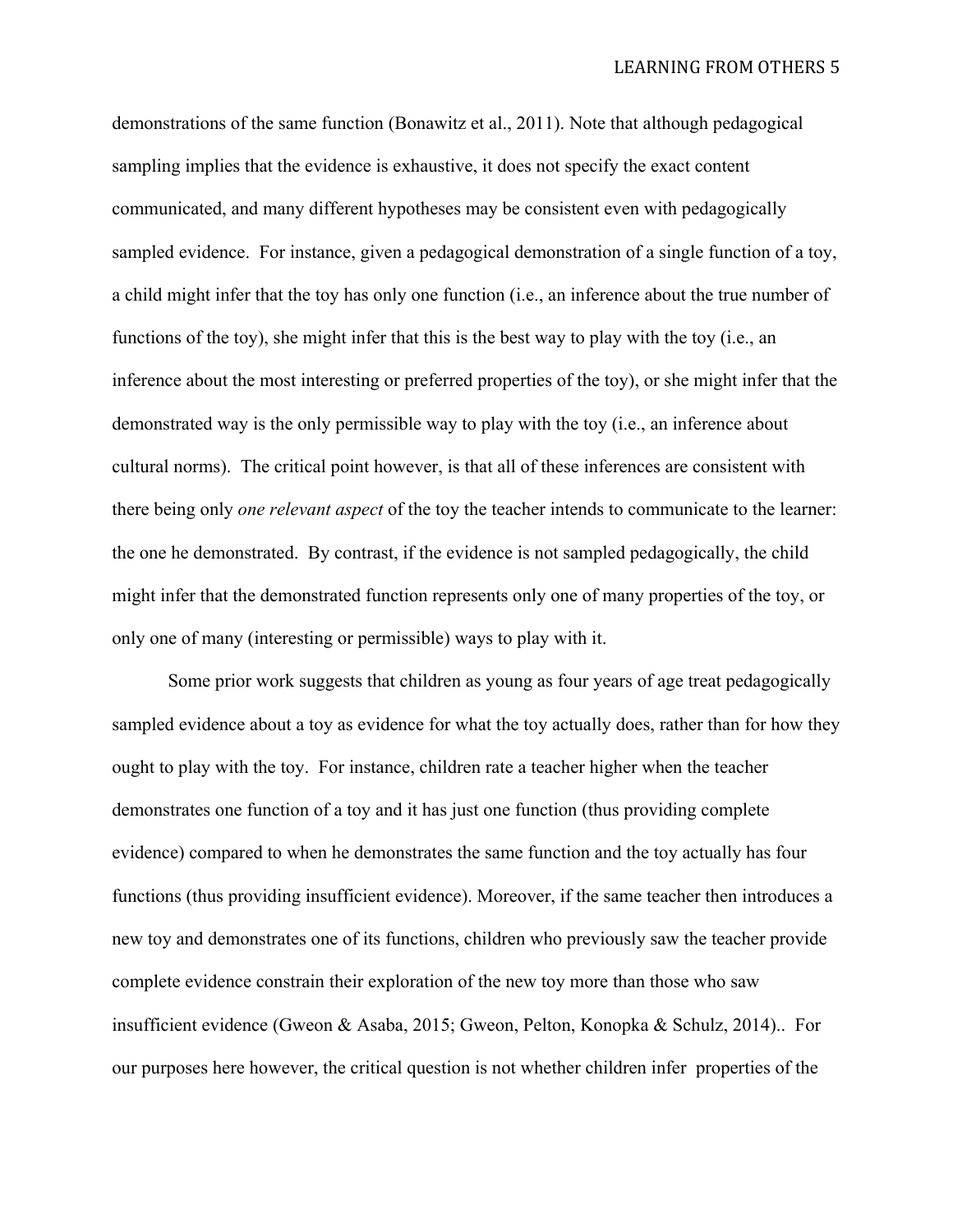LEARNING FROM OTHERS 6

world or social norms; it is whether children's tendency to treat pedagogically sampled evidence as exhaustive depends on extensive experience with child-directed teaching.

Instructional interactions or explicit teaching is common in the lives of children in the United States. Indeed, by the time children start formal schooling, they have typically had considerable experience in child-directed pedagogical contexts, often both through preschool education, and via child-directed interactions with caregivers. Thus children's responses to pedagogically delivered information could stem from this experience. Early childhood education may be particularly relevant for shaping children's responses to teaching, because children are not only taught, but also often rewarded for expressing what they were taught. Such interactions may reinforce the expectation that information delivered via explicit instruction is relevant, important, and worth attending to. The high frequency of explicit instruction could also lead children to notice that pedagogically marked information usually corresponds to what is true and correct about the world (e.g., what properties are true of a new object, or how to use a novel device), whereas information gleaned from non-instructive contexts varies more in this respect. Note that experience in child-directed teaching contexts could also help children understand when and how they should respond to others. Child-directed interactions often require a reciprocal response on the part of the child, and thus, in these contexts children may be restricting their actions to those of the actor as part a familiar or conventionally appropriate routine.

Alternatively however, children's reasoning about pedagogically delivered information might arise from an early developing ability to interpret others' actions in terms of their intentions and epistemic states (Gergely, Nadasdy, Csibra, & Biro, 1995; Hamlin, Ullman, Tenenbaum, Goodman & Baker, 2013; O'Neill, 1996; Onishi & Baillargeon, 2005; Southgate,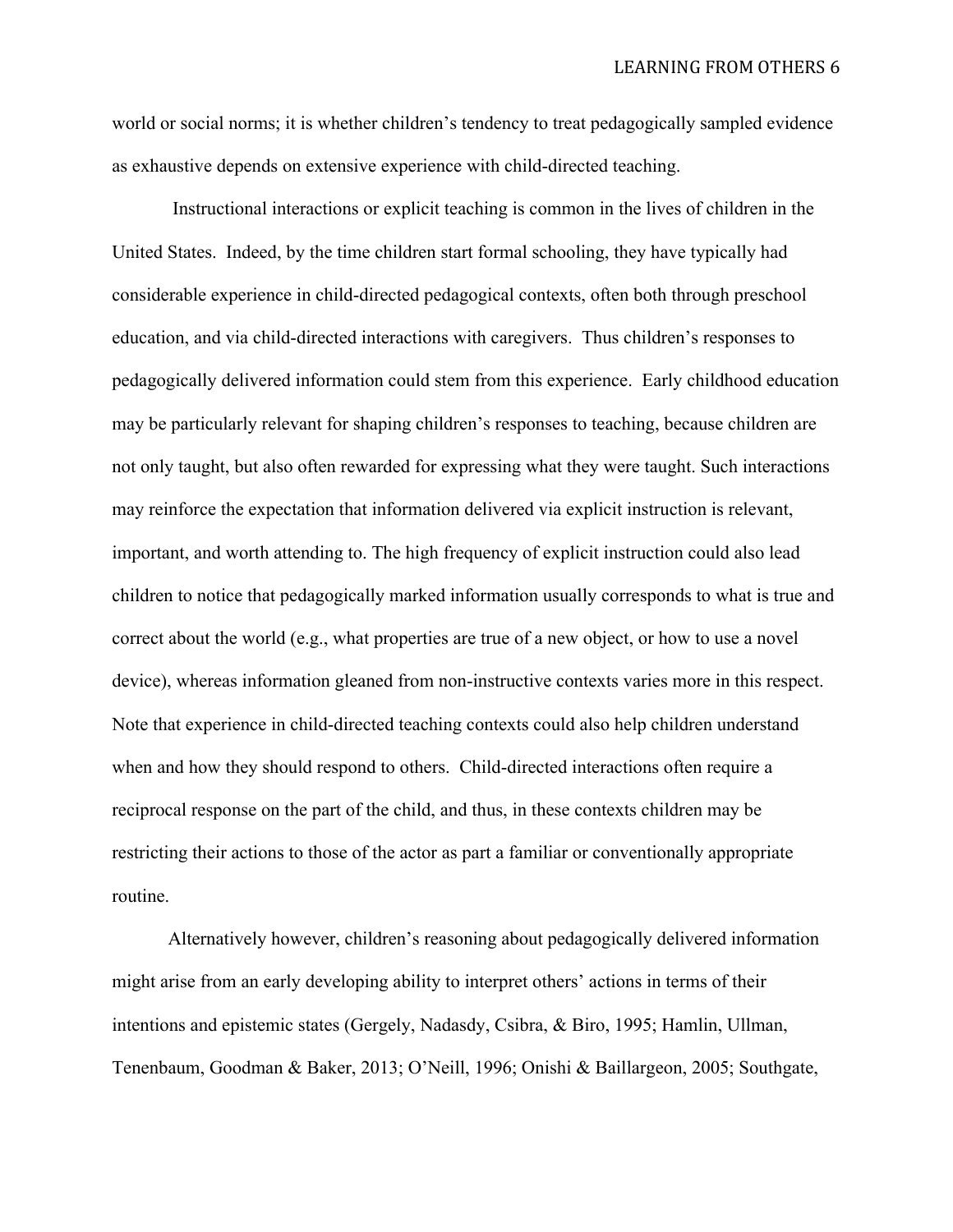Chevallier & Csibra, 2010; Southgate, Senju & Csibra, 2007; Woodward, 1998; Sommerville, Woodward & Needham, 2005). If so, children may be sensitive to the particular assumptions licensed by pedagogical sampling even in the absence of extensive experience in child-directed instruction. Across a range of cultural contexts, children might recognize when adults are knowledgeable about the world and when they are generating information to help the child arrive at true and correct beliefs about the world.

The prior empirical record cannot tell us whether children's sensitivity to pedagogically sampled evidence is learned through specific cultural experiences or whether it emerges as part of theory of mind quite broadly. To date, studies that have explored children's reasoning in pedagogical vs. non-pedagogical contexts have come exclusively from populations where children regularly experience directed instruction (e.g., Bonawitz et al., 2011; Butler & Markman, 2012; Gweon, et al., 2014). In this paper we look at sensitivity to pedagogically and non-pedagogically demonstrated information in children who have much less experience in explicitly marked instructional contexts. We do this in two ways. In Experiment 1, we replicate the design previously used with four to six-year-olds in the U.S. (Bonawitz et al., 2011) with a much younger population: two-year-olds. Testing two-year-olds allows us to ask if the amount of experience with direct instruction affects children's response to pedagogically framed information, and to validate the use of a toy appropriate to the motor skills of typical two-yearold children. In Experiment 2, we take a more rigorous cross-cultural approach to study the effect of experience on pedagogical reasoning. We compare children in the U.S. (2- to 3.5-yearolds) to children the same age growing up in a Yucatec Mayan community.

While instructional interactions are common in the lives of most children growing up in industrialized communities, explicit teaching occurs much less frequently in traditional Mayan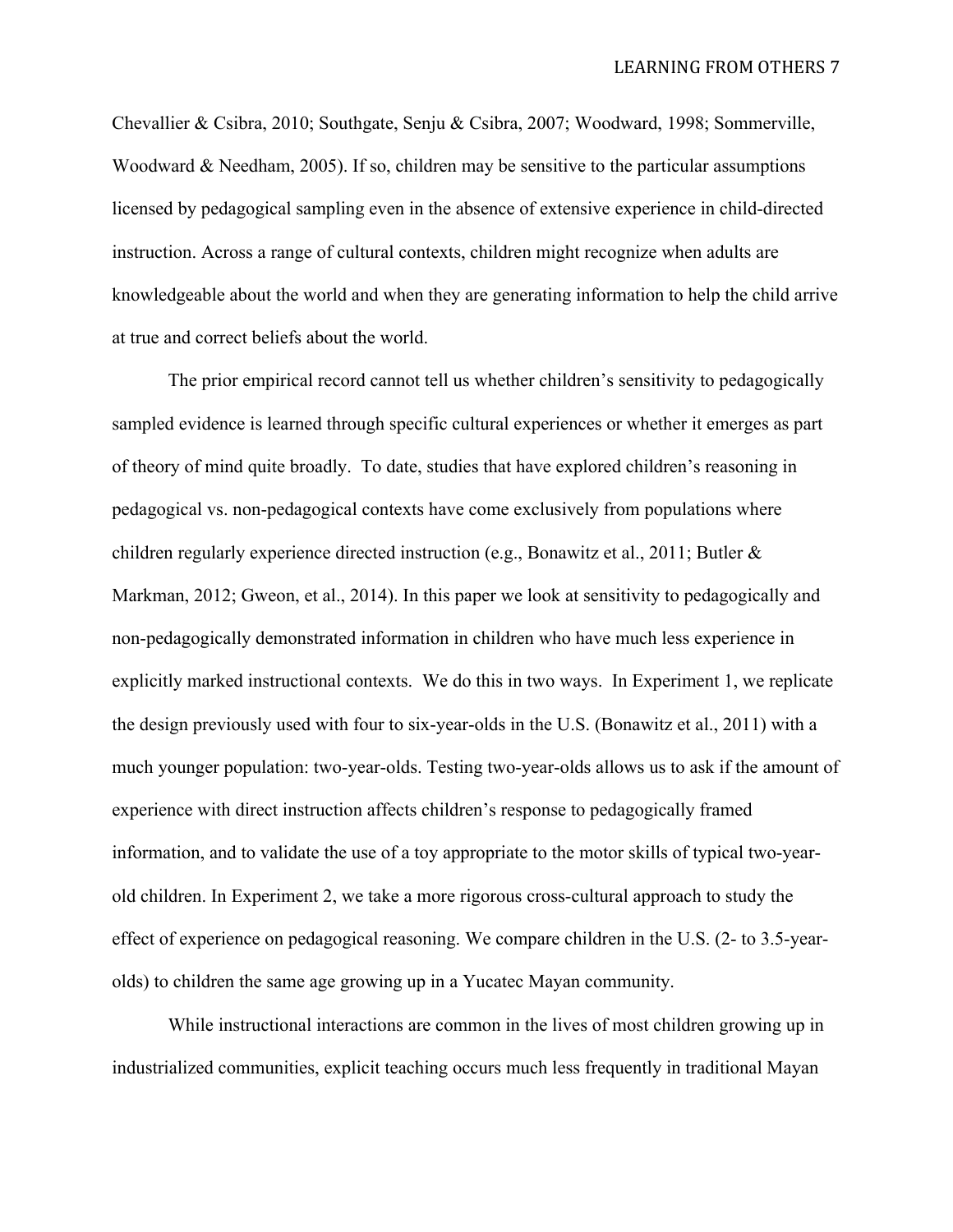LEARNING FROM OTHERS 8

communities (e.g., Correa-Chávez & Rogoff, 2009; de Leon, 1998; Gaskins, 1999; Gaskins & Paradise, 2010; Rogoff, 2003; Rogoff, Minstry, Göncü, & Mosier, 1993; Shneidman & Goldin-Meadow, 2012; Shneidman, Gaskins & Woodward, 2015). Caregivers in these communities have a theory of learning that encourages children to pursue information in shared, noninstructional contexts (e.g., Gaskins, 1999; Gaskins & Paradise, 2010), and caregivers see development as a process that unfolds naturally, requiring little external help (e.g., Gaskins, 1999). Thus, children are expected to learn from observation of ongoing adult activities, instead of from formal one-on-one instruction (e.g., Rogoff, 2003).

Indeed, previous research quantifying the extent to which children are directly engaged by caregivers has found that, compared to children growing up in the U.S., Mayan children receive relatively less language input in directed interaction (from both adults and other children), and relatively more language input from overhearing the conversations of others (Shneidman & Goldin-Meadow, 2012). Although directed talk to Mayan children increases over early childhood (Shneidman & Goldin-Meadow, 2012, see General Discussion) there are likely large cultural differences in the extent to which children experience explicit instruction in the first few years of life, especially because directed instruction is only a subset of the input children receive in directed speech.

These differences could relate to differences in children's interpretation of information received in pedagogical versus observational contexts. Indeed, children growing up in indigenous communities in the Americas display patterns of attention and learning that reflect their experience observing the actions of others (e.g., Chavajay & Rogoff, 1999; Childs & Greenfield, 1980, Correa-Chávez & Rogoff, 2009; Gaskins & Paradise, 2010; Paradise & Rogoff, 2009; Shneidman et al.,2015). For example, school-aged children growing up in a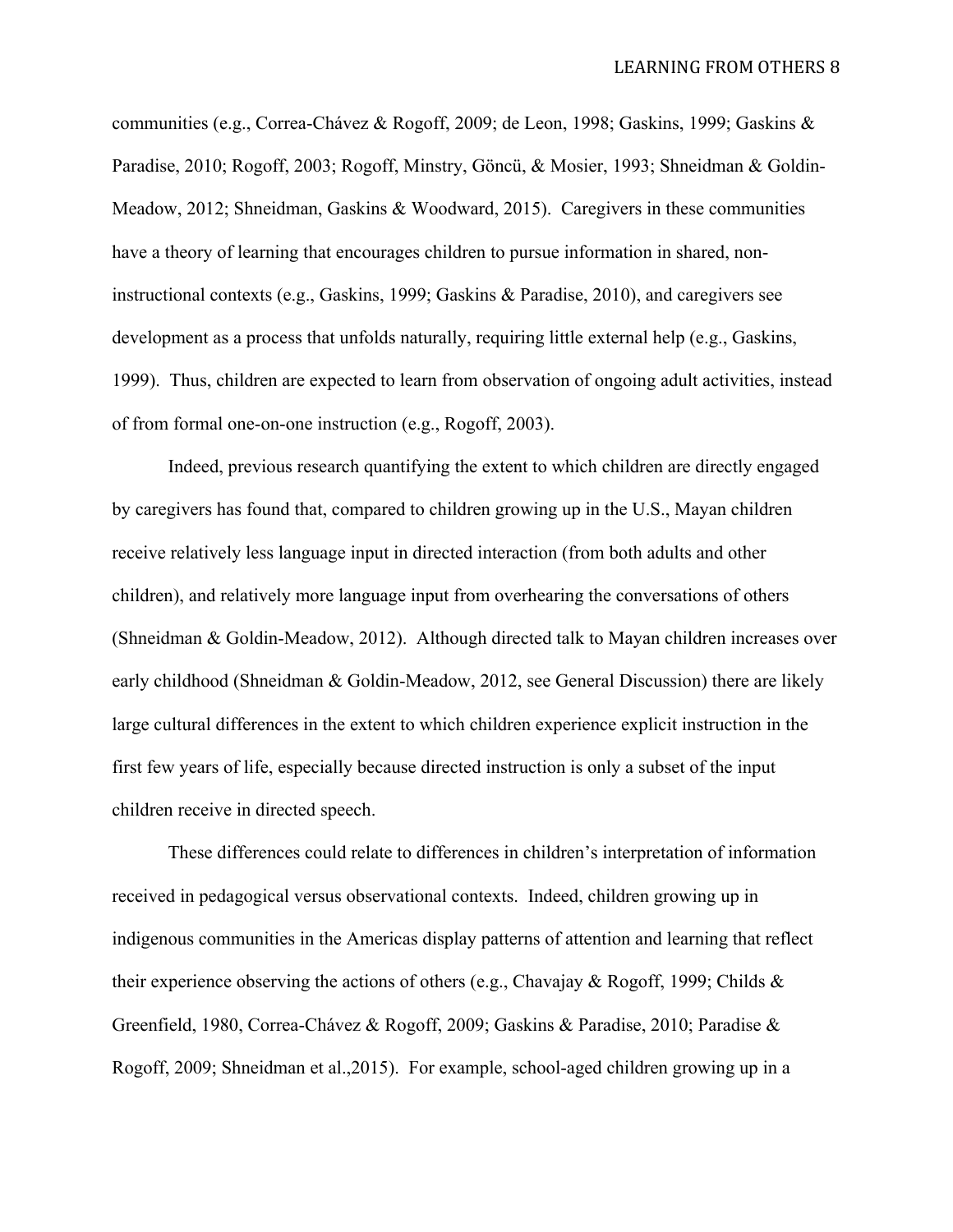Guatemalan Mayan community, where observational learning is valued, are more likely to attend to and learn a new skill from observation than same aged peers living in the United States (Correa-Chávez & Rogoff, 2009). Furthermore, while directed cues are informative for shaping U.S. children's imitation rates, they are irrelevant for informing imitation for Yucatec Mayan infants who rarely experience directed engagement (Shneidman et al., 2015). These findings suggest that cultural experience can shape the way that children learn from directed and observational contexts, and raise the possibility that children's interpretation of information received in these contexts similarly varies. Children with limited experience in directed teaching contexts could have little expectation that information presented with directed cues signals complete and accurate information about the affordances of objects, and might explore objects broadly following both pedagogical and non-pedagogical sampling of evidence. Conversely, children with ample experience observing the actions of others might reason that any action performed in a goal-directed way (whether or not they are accompanied by pedagogical cues) represents culturally relevant information about how that object should be used.

Note however, that the information children need to process to distinguish pedagogical and non-pedagogically sampled evidence comprises a relatively small subset of all the information that might be communicated pragmatically through adult/child interactions. As discussed, for our purposes, an interaction is pedagogical insofar as it specifies that a knowledgeable agent selected data intended to help the learner arrive at the correct hypothesis. Thus to the extent children's ability to represent the intentions and epistemic status of others is culturally universal, the ability to distinguish pedagogically and non-pedagogically sampled evidence might also be observed cross-culturally. Indeed, precisely because child-directed interactions are rare in Mayan culture, Mayan children might be as or more sensitive to adult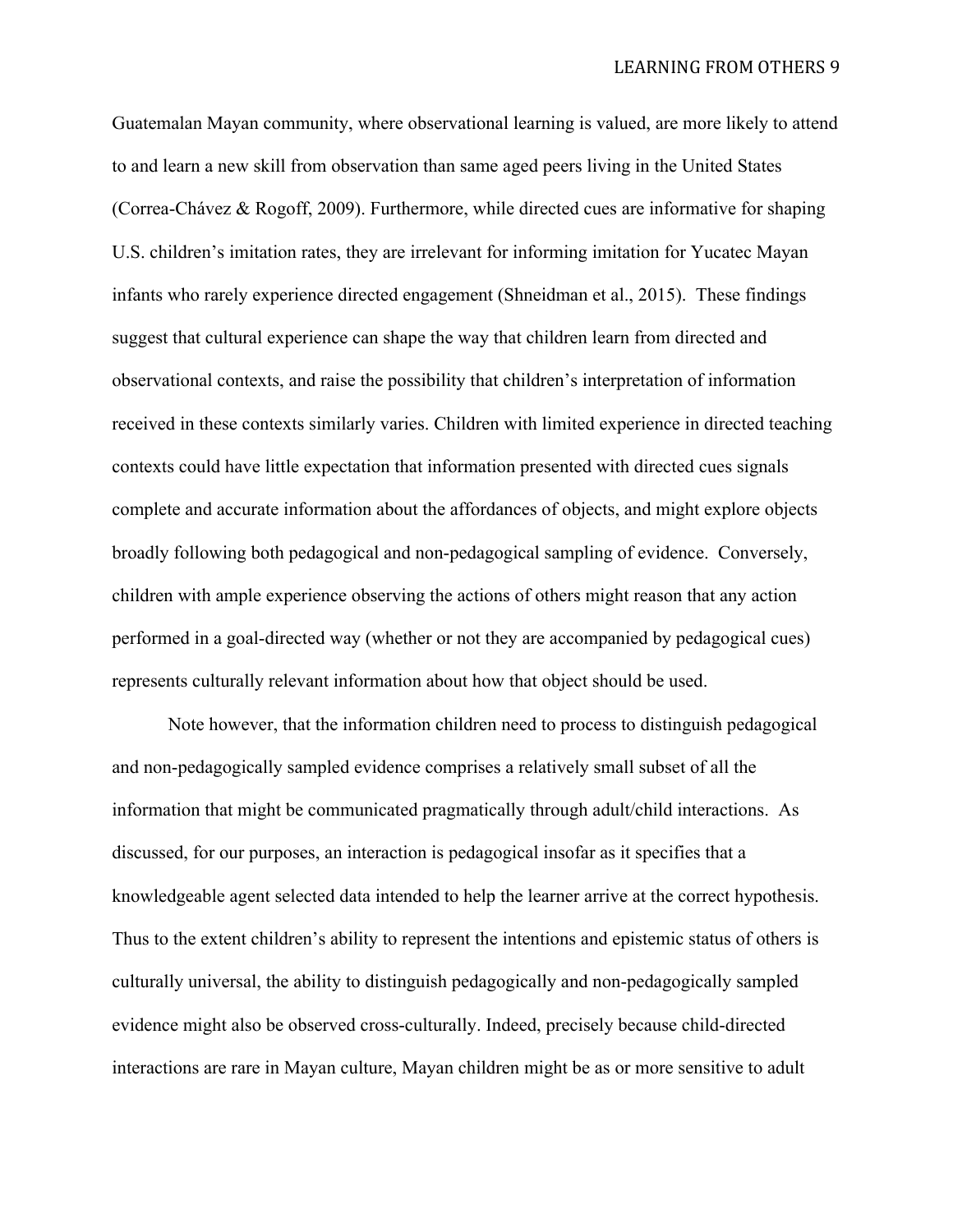demonstrations than U.S. children for whom this is a cultural norm (see e.g., LeVine, LeVine, Schnell-Anzola, Rowe & Dexter 2012). Here we investigate the hypothesis that young children selectively constrain their exploration given pedagogically sampled evidence in the absence of formal schooling (Experiment 1), and even in children whose youth and cultural context has allowed for very limited experience in direct instruction (Experiment 2).

## **Experiment 1**

In Experiment 1, we ask whether two-year-olds in the U.S., who have little to no experience with formal schooling, are nonetheless sensitive to the different inferences licensed by pedagogical and non-pedagogical demonstrations. We compare their spontaneous exploration of a toy across four conditions – three in which an actor demonstrates one of its hidden functions, and a baseline condition – that closely replicate prior work (Bonawitz et al., 2011; Experiment 1). If children's ability to recognize and draw inferences in pedagogical and non-pedagogical contexts is independent of their experience with formal instruction, the results should mirror prior findings: toddlers should be more likely to show restricted exploration following a pedagogical demonstration than no demonstration (baseline) or non-pedagogical demonstrations (interrupted or accidental).

#### **Method**

## **Participants**

Fifty-nine children (mean age: 2.5 years, age range:  $2.0 - 3.0$  years) were recruited from an urban children's museum and were randomly assigned to one of three conditions: Pedagogical (N=20, 10 males,  $M_{\text{age}}$ = 2.5), Interrupted (N=20, 10 males,  $M_{\text{age}}$ =2.5), and Accidental (N=19, 9 males,  $M_{\text{age}}$ =2.6). Data collection took place in January 2010 and January-May of 2012. In order to confirm that the pedagogical condition *reduces* exploration in this age group, we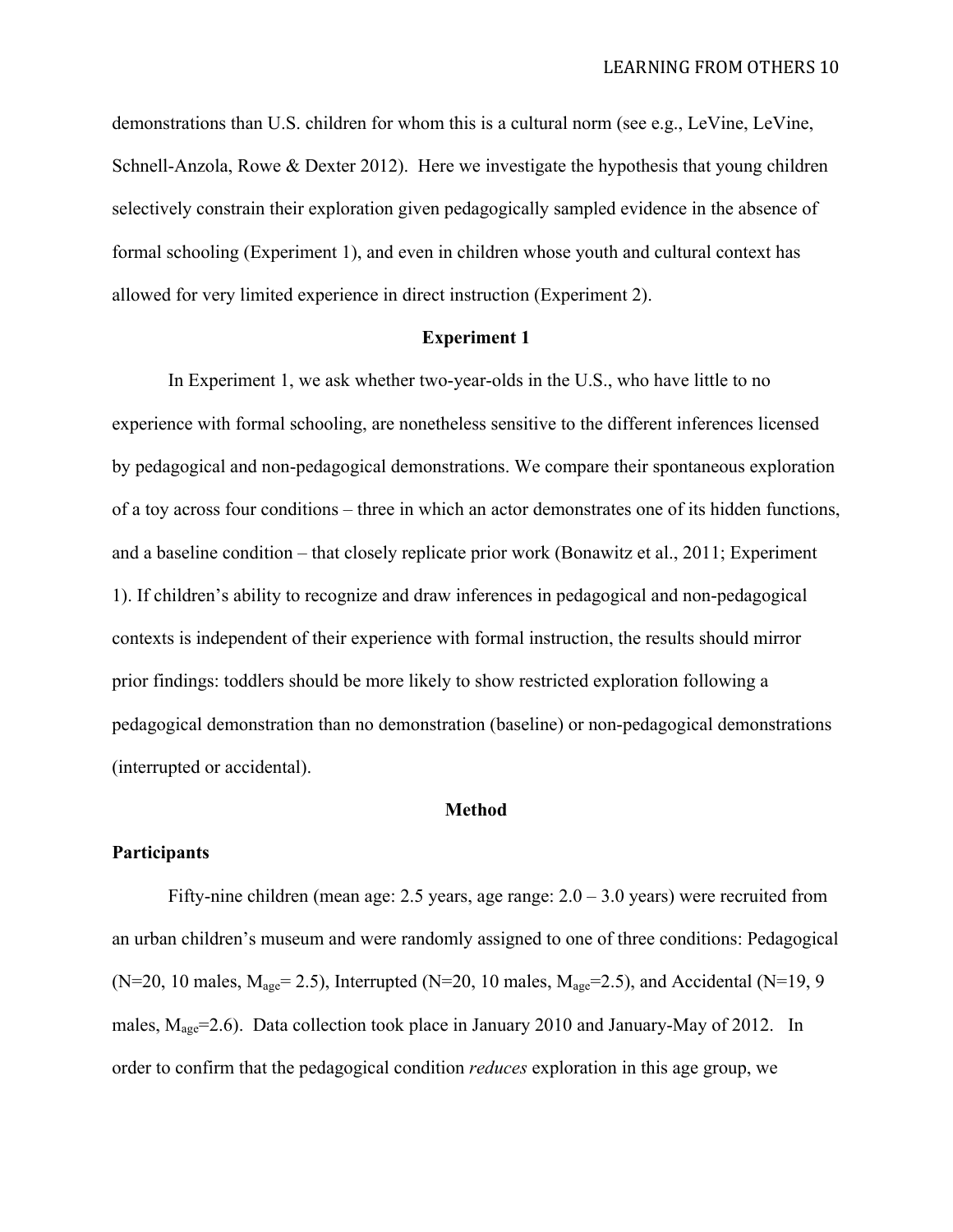recruited a separate group of 18 children for a Baseline condition ( $M_{\text{age}}$  = 2.4 age range: 2.0 – 2.9; April 2015). Although the Baseline data were collected later, great care was taken to ensure consistency in testing environment, stimuli, and procedure. Critically, in order to maintain consistent coding criteria across conditions, we had a single well-trained individual blind-code all children and used this dataset for analysis. Although all children were primarily from middle class families, a range of socioeconomic backgrounds of the local population was represented in our sample. There was no difference in average age across conditions  $(F(3,74) = .553, p = .65)$ . An additional 23 children were dropped and replaced due to parental or sibling interference  $(N=11)$ , showing no interest in the toy  $(N=11)$ , or toy malfunction  $(N=1)$ . One child (in the Accidental condition) did not operate the beeping function during exploration, or when asked to locate it following exploration. Removing this child did not alter the reported analyses so all analyses include this child.

#### **Materials**

A pyramid-shaped toy was constructed out of pieces of felt (see online supporting information). As in Bonawitz et al. (2011), the toy was designed to have four non-obvious functional affordances. The toy and the functional affordances were designed to be appropriate for the motor skills and strength of typical two-year-olds. Pressing a purple tab made a beeping sound, pressing a grey tab produced a buzzing sound, pulling down a flap on one side revealed a hidden mirror, and pulling down a flap on another side revealed a hidden embroidered duck.

# **Procedure**

**Demonstration phase.** All children were tested individually in a quiet room. The experimenter sat across the table from the child and brought out the felt toy from under the table, facing the beeper part towards the child. In the *Pedagogical* condition, she said "Look, I'll show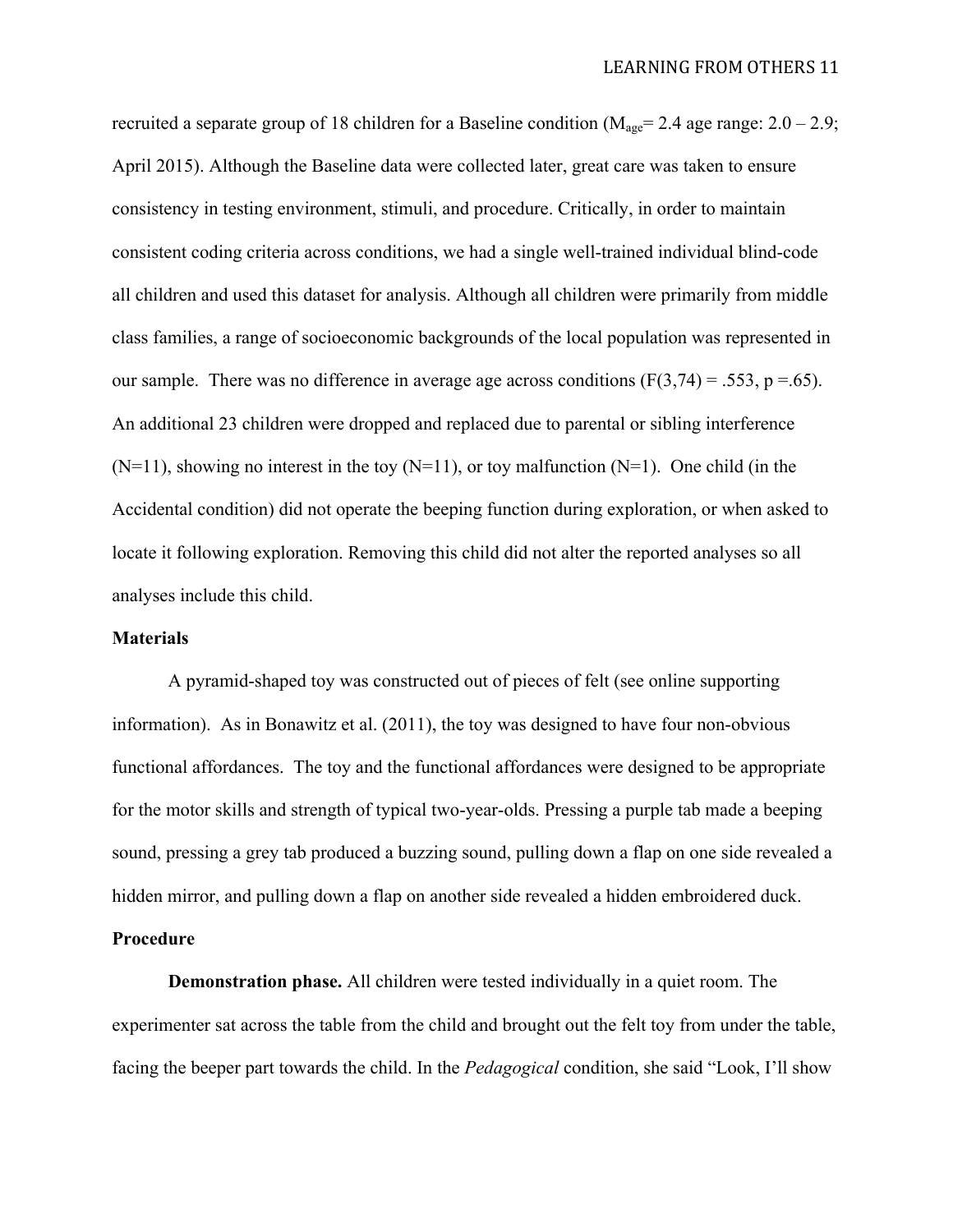you how my toy works, watch this!" and pressed the purple tab to produce a beep sound while looking between the toy and the child. She then said, "That's how my toy works, let's watch that again!" and repeated the demonstration. The *Interrupted* condition was very similar to the Pedagogical condition, except that after demonstrating the beeper twice, she said "Oh no, I forgot to write down something over there!" In the *Accidental* condition, the experimenter said as she brought out the toy, "I found this cool toy at the museum, and I don't know how it works!" and she pressed the purple tab to produce the beeping sound as if by accident as she was passing the toy to the child. She then said in a surprised tone, ''Huh! Did you see that? Let me do that again!" and pressed the purple tab again. In the *Baseline* condition, the experimenter did not demonstrate the beeper. She simply brought out the toy and said, "Wow, see this? Look at this!" repeatedly for a few seconds to match the other conditions for the duration of familiarization. Then in all conditions, the experimenter said, "Now I'm going to go write something down. Why don't you go ahead and play, and let me know when you're done?" and walked out of the child's line of sight.

**Exploration phase.** The child was allowed to explore the object until he said he was done, or until he walked away from the toy or stopped interacting with it for more than five seconds. At this point the experimenter said, "Are you all done?" If the child did not reinitiate play with the toy the experimenter ended the trial. If the child began interacting with the toy again he was permitted to play until he stopped interacting with the toy for a second time.

## **Results and Discussion**

Our main measure of interest was the proportion of time spent on the demonstrated function (beeping) relative to children's total playtime (defined as the duration of time from the beginning until the end of the exploration phase). Children also received a score based on the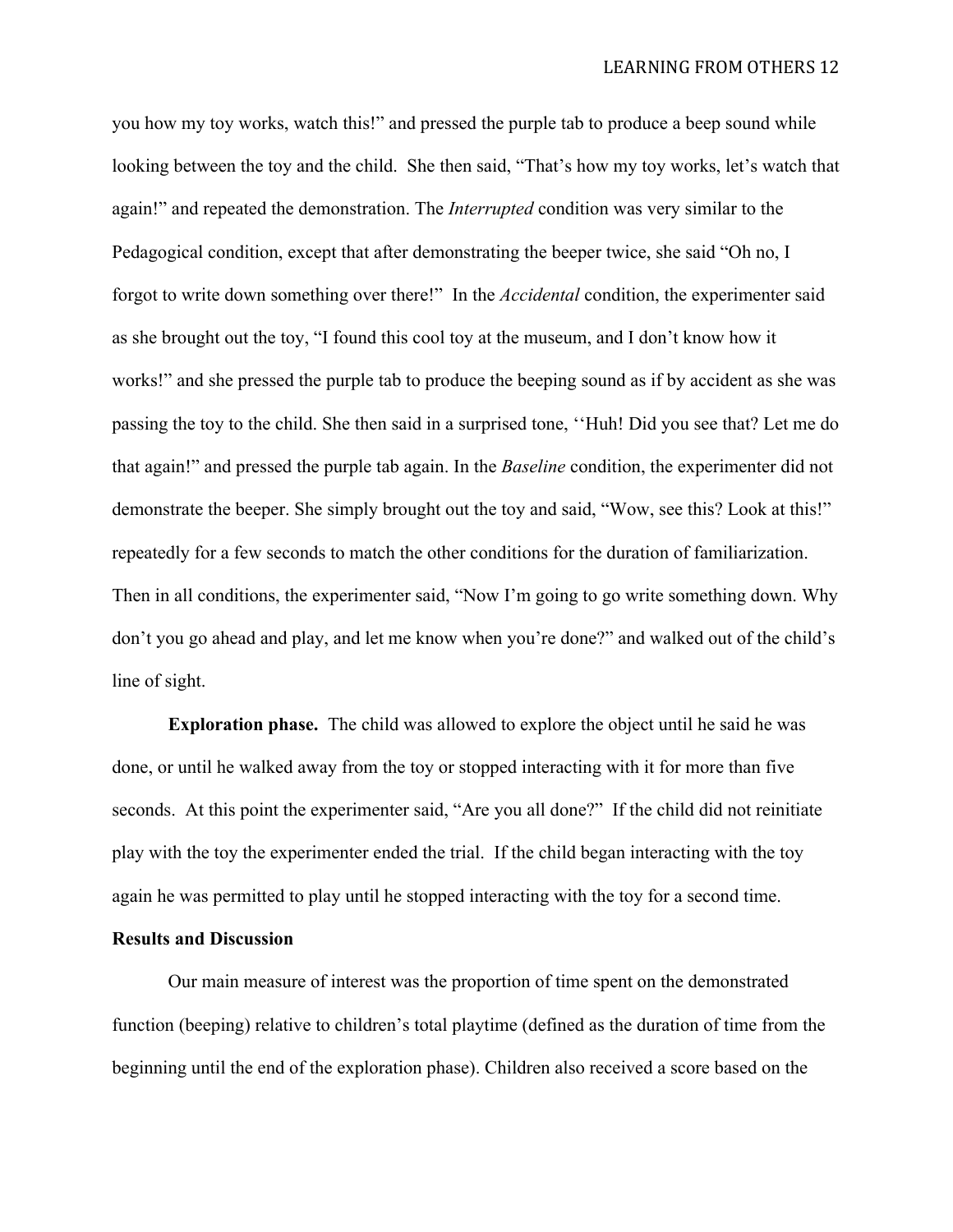number of types of pre-defined unique actions they performed during exploration. These 15 predefined actions included interacting with the four main affordances of the toy (beep, buzzer, mirror, and duck), as well as other non-functional affordances on the toy (e.g., pulling the orange and blue tabs on the toy, lifting the bottom flap of the toy, pressing the black snaps holding the toy together, etc.). For functional actions, children were credited even if their exploration failed to reveal the hidden function (e.g., they touched the tab that activates the buzzer but failed to make it work).

Total playtime was highly variable across children and did not differ significantly across conditions  $(M_{\text{sec}}[SD] = 77[76]$ , 112[81], 68[44], 73[42] for Pedagogical, Accidental, Interrupted, Baseline, respectively). To test our main hypothesis, we compared the proportion of time children spent on the demonstrated function (beeping). If children selectively restrict exploratory play in the Pedagogical condition, they should spend a higher proportion of time playing with the beeping function relative to children in the Interrupted and Accidental conditions. The Baseline condition was excluded from this analysis because the beep was never demonstrated; only two children spontaneously discovered the function. Planned linear contrast with weights [2 -1 -1] showed that children indeed spent more time playing with the demonstrated function in the Pedagogical condition (M=66%) than the Interrupted (M=48%) or Accidental conditions (M=47%; Linear contrast:  $F[1,57] = 7.48$ ,  $p = .008$ , see Figure 2). Post-hoc *t*-tests showed that children in the Pedagogical condition spent more time overall playing with the beeping function than children in the Accidental condition ( $t$ [38]=2.31,  $p = .028$ ) and in the Interrupted condition  $(t[38] = 2.56, p = .015)$ . There was no difference between Interrupted and Accidental conditions. Children in the Pedagogical condition also played more time on the demonstrated function in the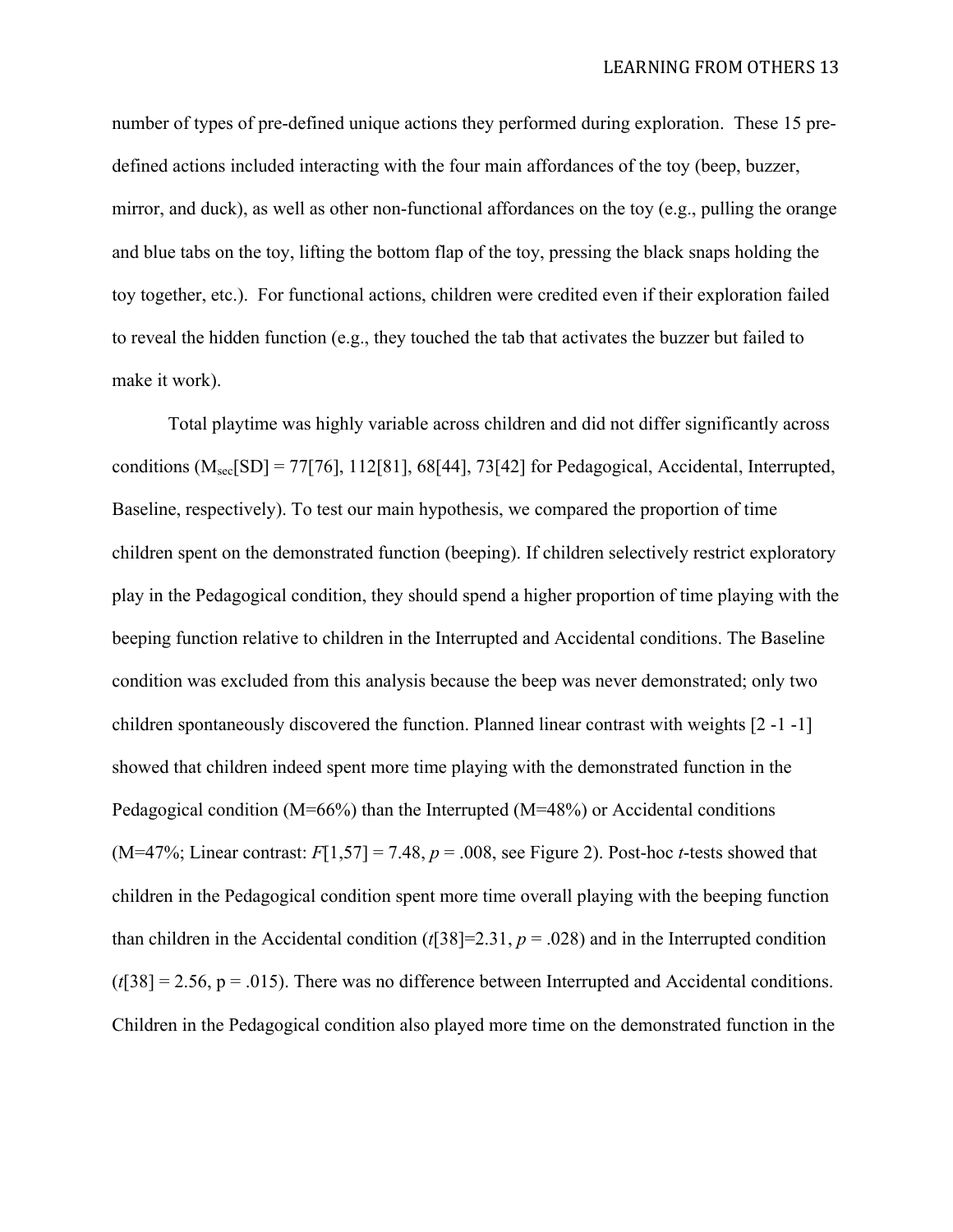first minute of play (F[1,57] = 4.36, p = .041). Finally, children's age did not correlate with any of the exploration measures in any of the conditions  $(p > 20$  in all conditions).

Although these results are consistent with the possibility that children in the Pedagogical condition explore the toy less compared to those in non-pedagogical conditions, they are also consistent with the possibility that younger children show heightened exploration in nonpedagogical conditions. However, we confirmed that pedagogical demonstration *reduces* exploration by demonstrating that the unique number of actions following the pedagogical demonstration was less than the other three conditions. See online supporting information.

These results replicate the main finding from Bonawitz et al. (2011), showing that pedagogical instruction limits exploratory play even in two-year-old toddlers. Children in the Pedagogical condition spent a greater proportion of their time playing with the demonstrated function than in the non-pedagogical conditions where the beeping function was demonstrated (the Accidental and Interrupted conditions). Furthermore, as compared both to the baseline and to the non-pedagogical demonstrations, the pedagogical demonstration of a toy's function reduced the number of unique actions children performed on the toy. These results suggest that children's sensitivity to pedagogical sampling does not directly depend on the amount of experience they have with formal schooling.

Two caveats are in order however. First, we were unable to collect information about children's exposure to formal education settings or the degree to which children receive directed instruction outside their homes. Although given their age it is likely that these children had no formal schooling experience, we cannot rule out the possibility that children had some exposure to varying forms of directed instruction. We address this concern more directly in Experiment 2.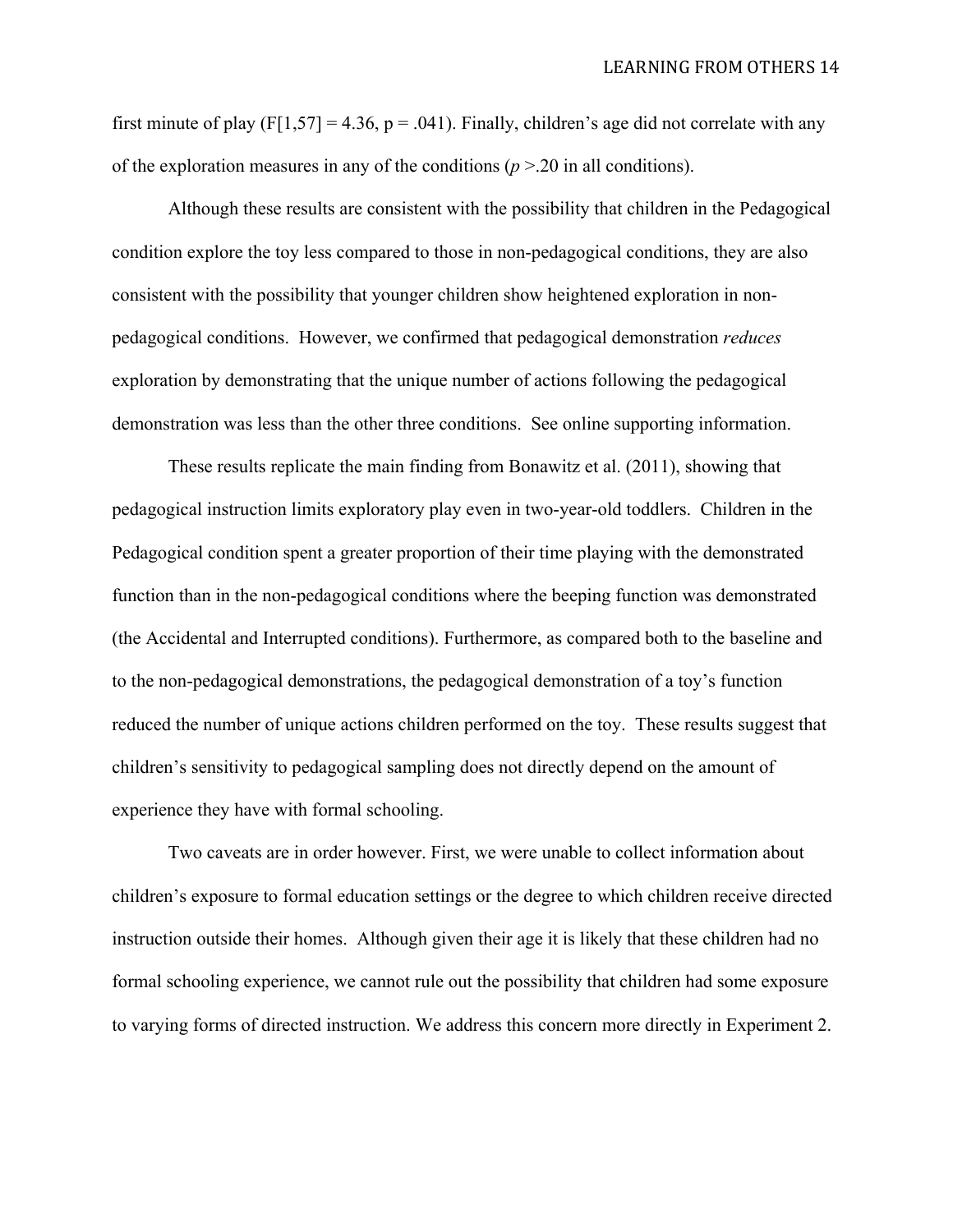Second, the experimenter's action in the Accidental and Interrupted conditions may have encouraged children's exploratory play simply because it was more interesting or surprising, or because it implied that the experimenter was exploring the toy. Previous research suggests that children tend to explore more when they see an adult exploring (see e.g., Engel, 2011), and that infants and preschoolers show heightened exploration of objects that they find surprising (Stahl & Feigenson, 2015; Schulz & Bonawitz, 2007). In the current study however, the adult did not engage in exploration in either the Accidental or Interrupted condition, and indeed, the results suggest that children did not explore more in these conditions than they did at baseline. Collectively therefore, the results suggest that the contrast between the pedagogical and nonpedagogical conditions is more likely to be due to children's relatively constrained exploration in the Pedagogical condition than their relatively broad exploration in the non-pedagogical conditions.

In Experiment 1, we found that children restricted their exploration in the Pedagogical condition relative to the other three conditions. Note however that these responses do not provide information about the precise content of children's inferences. It is possible that toddlers, like older children (Gweon et al., 2014) constrained their inferences about the functions the toy actually had. Alternatively, it is also possible that toddlers in the Pedagogical condition constrained their inferences about the kinds of actions that were most desirable or interesting to perform ("this is the most fun way to play with the toy") or constrained their inferences about the kinds of behaviors that were normative or permissible ("this is how you ought to play with this toy"). These possibilities are not mutually exclusive and are consistent with formal models of pedagogical reasoning (see General Discussion). For our purposes, the critical point was that children selectively constrained their inferences given pedagogical sampling relative to non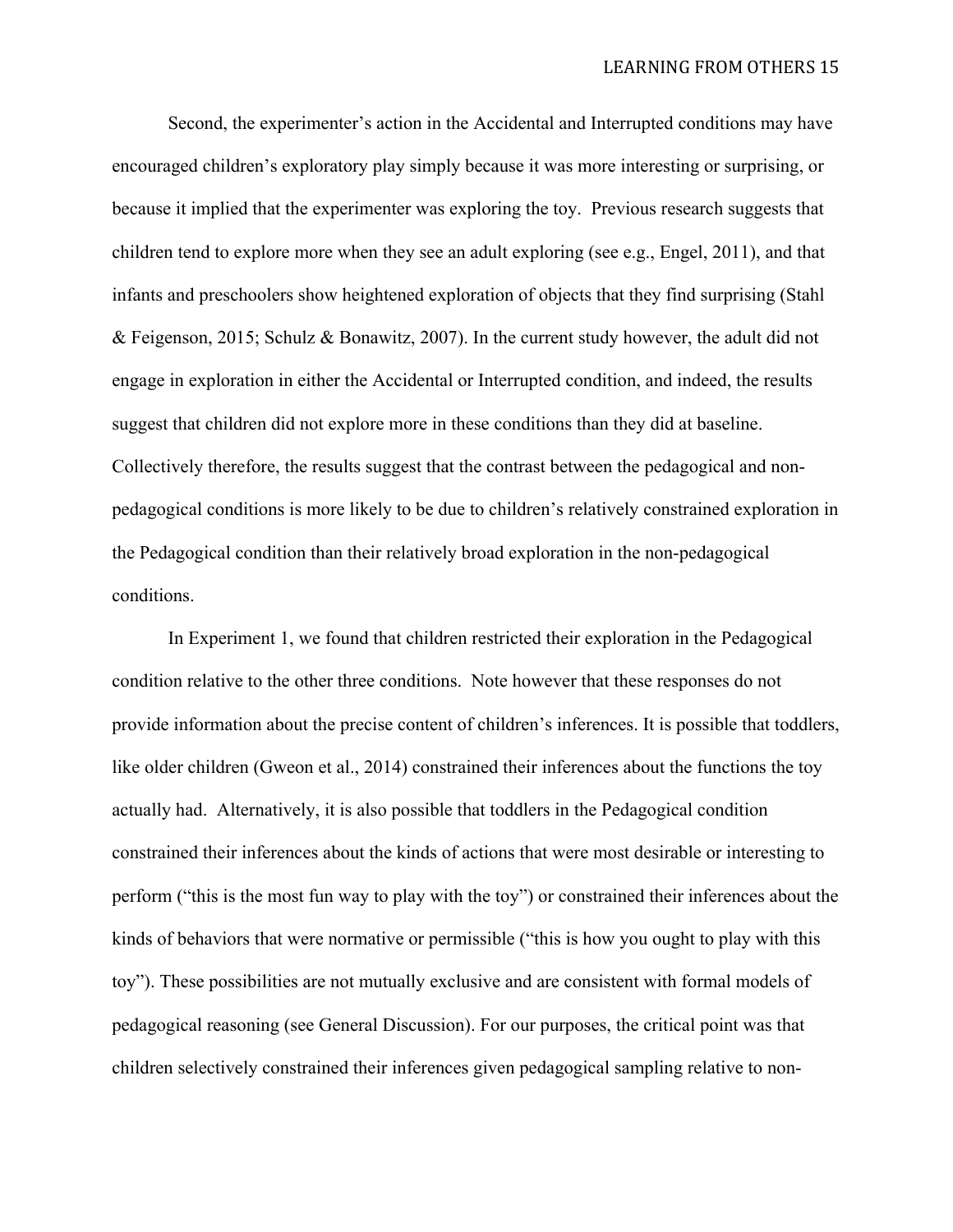pedagogical sampling and baseline. The results from Experiment 1 clearly show toddlers' sensitivity to pedagogically sampled information, and also validate the use of the novel toy with younger children for extending the research with toddlers cross-culturally.

## **Experiment 2**

The results from Experiment 1 suggest that toddlers growing up in the U.S. draw appropriate inferences licensed by pedagogical and non-pedagogical demonstrations. However, a stronger test of this hypothesis might involve comparing toddlers' responses to evidence sampled pedagogically from evidence sampled intentionally but not pedagogically. Previous work has shown that four- and five-year-olds in the U.S. distinguish contexts in which others act on their instrumental goals (intending to activate the toy for themselves) and contexts in which they act on pedagogical goals (intending to teach). The results showed that children limited their exploratory play when they observed an actor pedagogically demonstrate a toy, but not when she activated the toy for herself (Bonawitz, et al., 2011, Experiment 2).

As discussed, there are reasons to think that, relative to children growing up in the U.S., Mayan children could treat pedagogical and observational contexts more similarly. Since observational learning is a more common means of learning cross-culturally, the relative infrequency of directed instruction might increase the importance of observational evidence (Chavajay & Rogoff, 1999; Childs & Greenfield, 1980, Correa-Chávez & Rogoff, 2009; Gaskins & Paradise, 2010; Paradise & Rogoff, 2009; Shneidman et al., 2015). Therefore, children may be less likely to infer that pedagogically framed information represents complete and correct information about the world. Conversely, given that Mayan children are often in a position to observe adults engaging in tasks of daily life, they could reason that any action performed in a goal-directed way provides culturally relevant information about how that object should be used.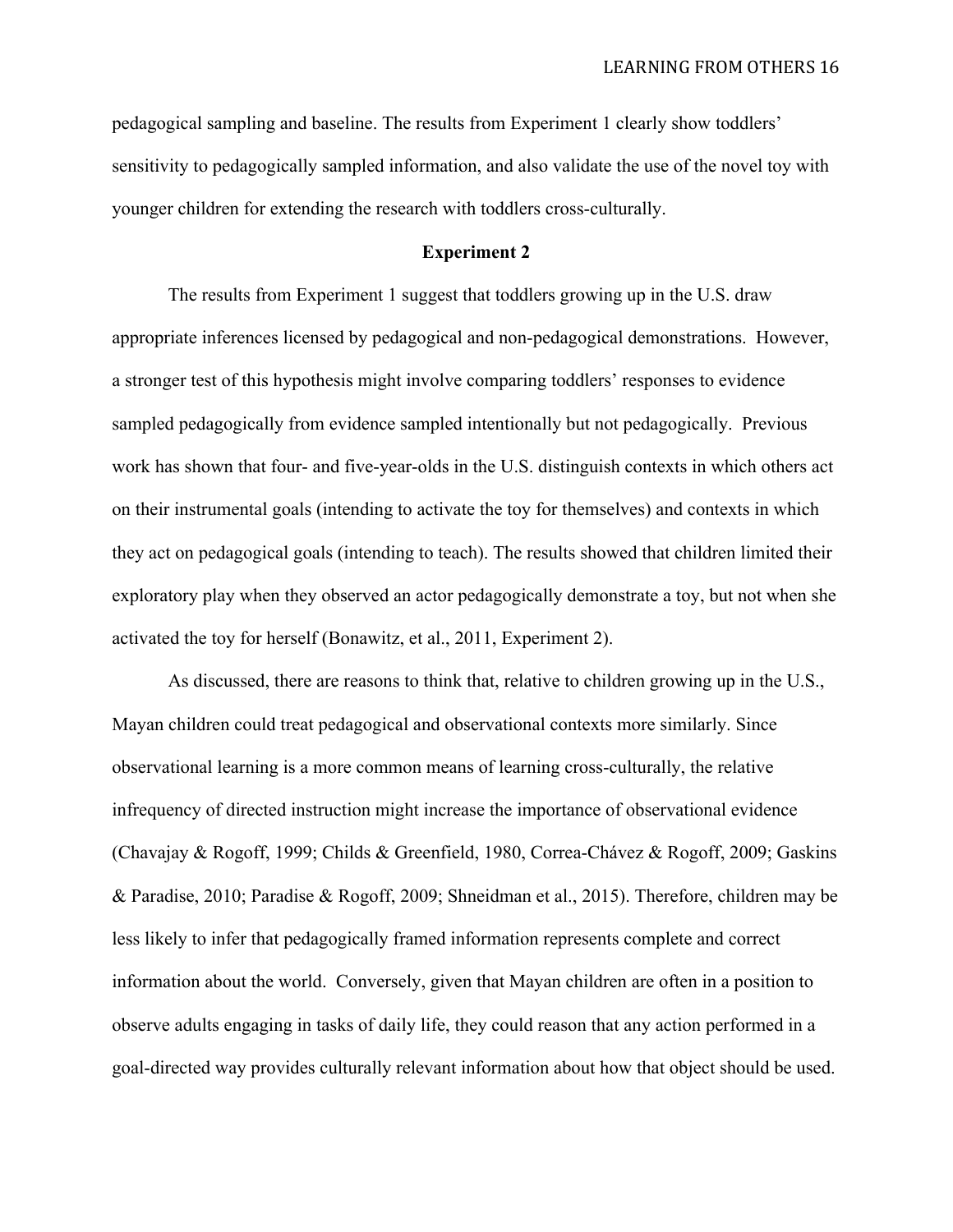Alternatively however, children might represent the intentions and epistemic status of others regardless of culture and use them to draw appropriate inferences licensed by the evidence they observe. If children distinguish contexts in which information is sampled for the purpose of helping them converge on a correct hypothesis and contexts in which information is generated for the adults' own ends, then we might expect both U.S. and Mayan children to distinguish pedagogically and non-pedagogically sampled evidence. In particular, although children should learn the observed function in either context, they should be more likely to constrain their inferences to the observed function when evidence is presented pedagogically. We test this hypothesis in Experiment 2 by directly comparing the responses of U.S. children and children from Yucatec Mayan villages to information presented in pedagogical and non-pedagogical contexts.

#### **Method**

#### **Participants**

Sixty-six children participated (mean age: 2.6 years, age range: 2-3.4 years). Data collection took place in February-August of 2014. Thirty-six children (22 males) were from five Yucatec Mayan villages in southeastern Mexico. Of these, 10 children were from village A (population  $\sim$ 300), 7 from village B (population  $\sim$ 200) 11 from village C (population  $\sim$ 500) 3 from village D (population ~900), and 5 from village E (population ~100). The remaining 30 children (14 males) came from a large city in the United States (population  $\sim$ 2.7 million). U.S. children were primarily white and middle class although a range of socioeconomic backgrounds reflecting the local population were represented. Three additional Mayan children, and six additional U.S. children participated in the experimental procedure but were excluded from the final sample due to distress (1 Maya, 1 U.S.), because they failed to show interest in the target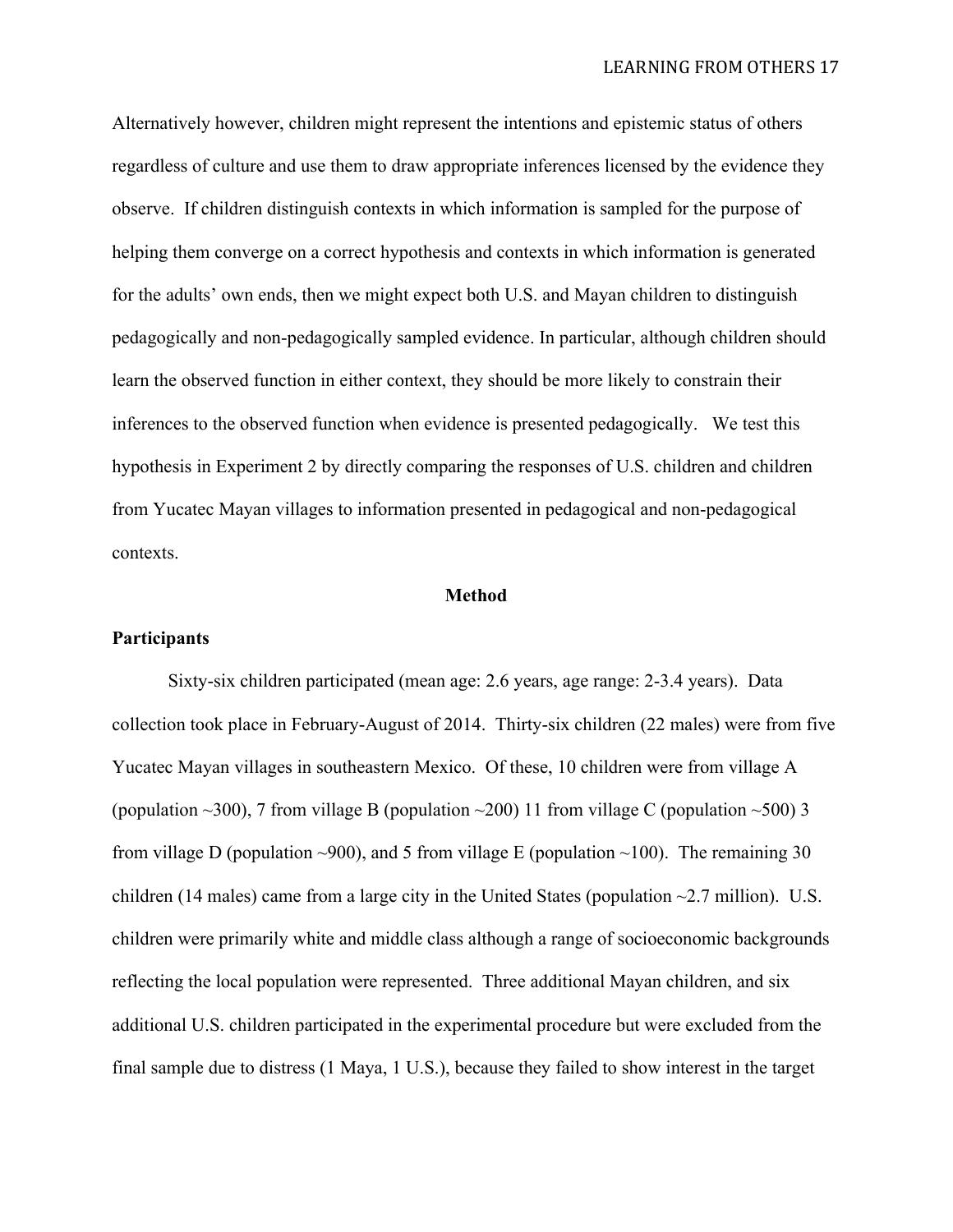object (2 Maya, 4 U.S.), or because the session was not recorded due to technical error (1 U.S.). Six Mayan children (2 in the Pedagogical condition and 4 in the observational condition) did not operate the demonstrated function at all during exploration. Removing these children did not alter the analyses, except as described below. The reported analyses included these children.

Across the two cultures, children had limited experience in formal schooling contexts. Three U.S. mothers and one Mayan mother reported their children had less than a year of preschool; the remaining children had no school experience. Because a cellular phone was used in the *Observational* condition all caregivers were asked if their child had experience viewing household members talking on a similar device. All subjects reported they had.

As expected, Mayan children differed from U.S. children in several ways that are likely to relate to variation in experience in pedagogical versus observational contexts. Mayan children came from larger households (M=2.6 siblings) than the U.S. children, (M=0.5 siblings, *t*[61]=4.95, *p*<.001) and mothers of Mayan subjects had fewer years of formal schooling (M=5.6 years) as compared to U.S. mothers (M=17.2 years, *t*[59]=-14.3, *p*<.001).

Thirty-two children (15 U.S. and 17 Maya) were assigned to the *Pedagogical* condition and thirty-four children (15 U.S. and 19 Maya) to the *Observational* condition such that the range and distribution of ages was roughly equal across condition and culture. Children's age did not significantly differ by condition,  $F(1,62)=0.08$ ,  $p=.78$ , or by culture  $F(1,62)=0.02$ ,  $p=.90$ .

#### **Materials**

The demonstration item was the same felt toy described in Experiment 1.

#### **Procedure**

Mayan children were tested in a single-room house by a bilingual Mayan/Spanish speaker in either Yucatec Mayan (n=32) or in Spanish (n=4) depending on which was reported to be the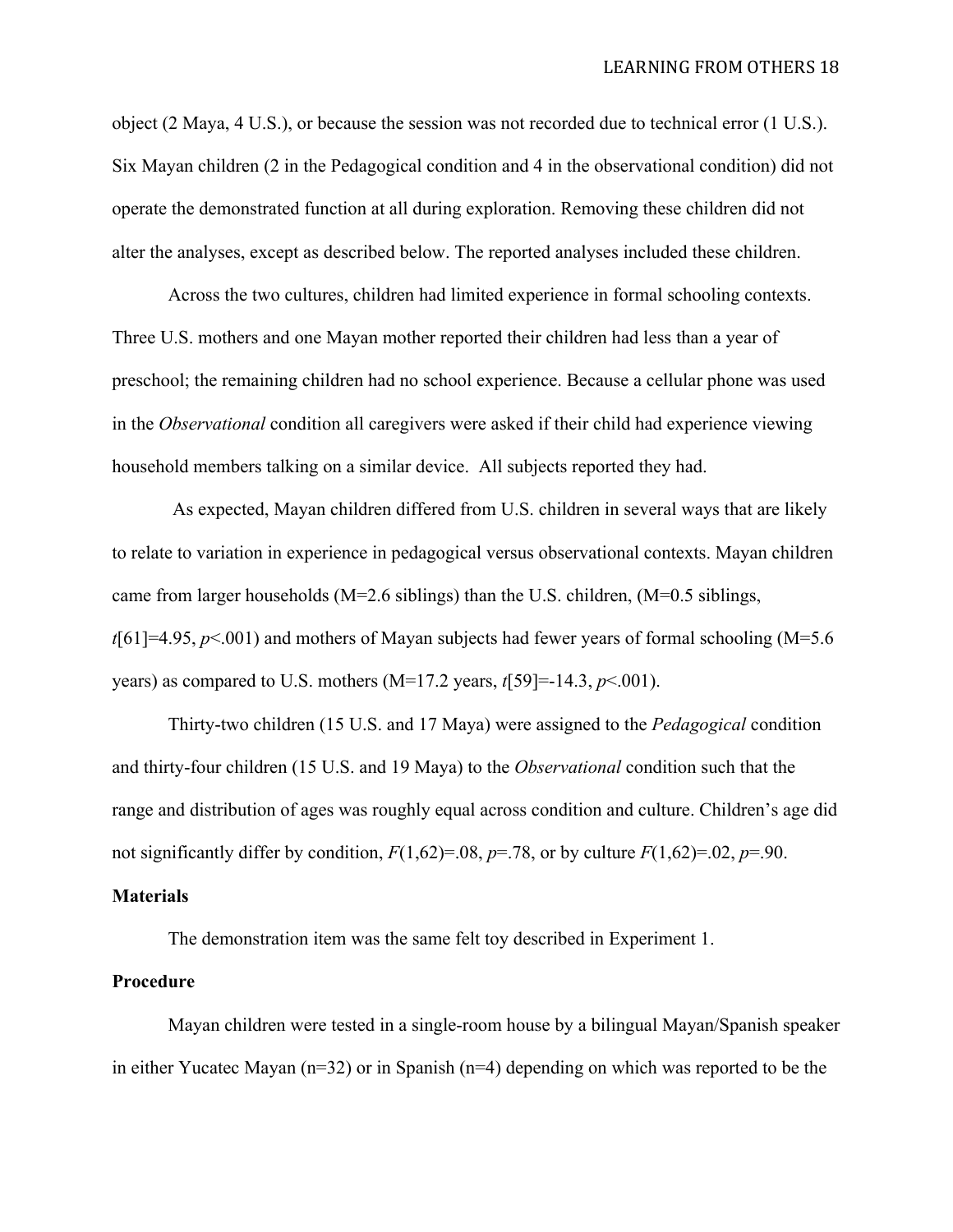child's dominant language (per caregiver report). English glosses are provided here, but the experimenter spoke only in Maya or Spanish to the child. U.S children were tested in English in a laboratory room at a university. Before testing, children played with the experimenter for a few minutes to familiarize them to the room and the experimenter. Once children seemed comfortable in the setting the experimenter said, "I'm going to get my toy" and retrieved the target object from the other side of the room.

**Demonstration phase.** In the *Pedagogical* condition the experimenter sat with the child, made direct eye contact and said in a child-directed speech register, "Look, this is what my toy does" and performed the beeping function. She repeated, "Here is what my toy does" and performed the action again while looking between the toy and the child. In the *Observational*  condition, the experimenter did not talk directly to, or make eye contact with the child during the demonstration. Instead, while the experimenter was going to retrieve the toy, her cellular phone rang. She said, "Oh, I have a phone call" and answered the phone. Then, talking on the phone in adult-directed speech (as if she was having a conversation with a  $3<sup>rd</sup>$  party regarding an unrelated topic), she said, "Hi, yeah I think so." and performed the beeping function with the toy without looking up at the child. Continuing to talk on the phone she said, "What do you think?" and performed the function again before saying "I have to go now" and hanging up the phone. Following the demonstration the child was asked, "Do you want to play now?" and handed the target object. The experimenter then said, "I'm going to read now, let me know when you're all done" and turned her attention to a book.

**Exploration Phase.** The child was allowed to explore the object as described in Experiment 1.

#### **Results and Discussion**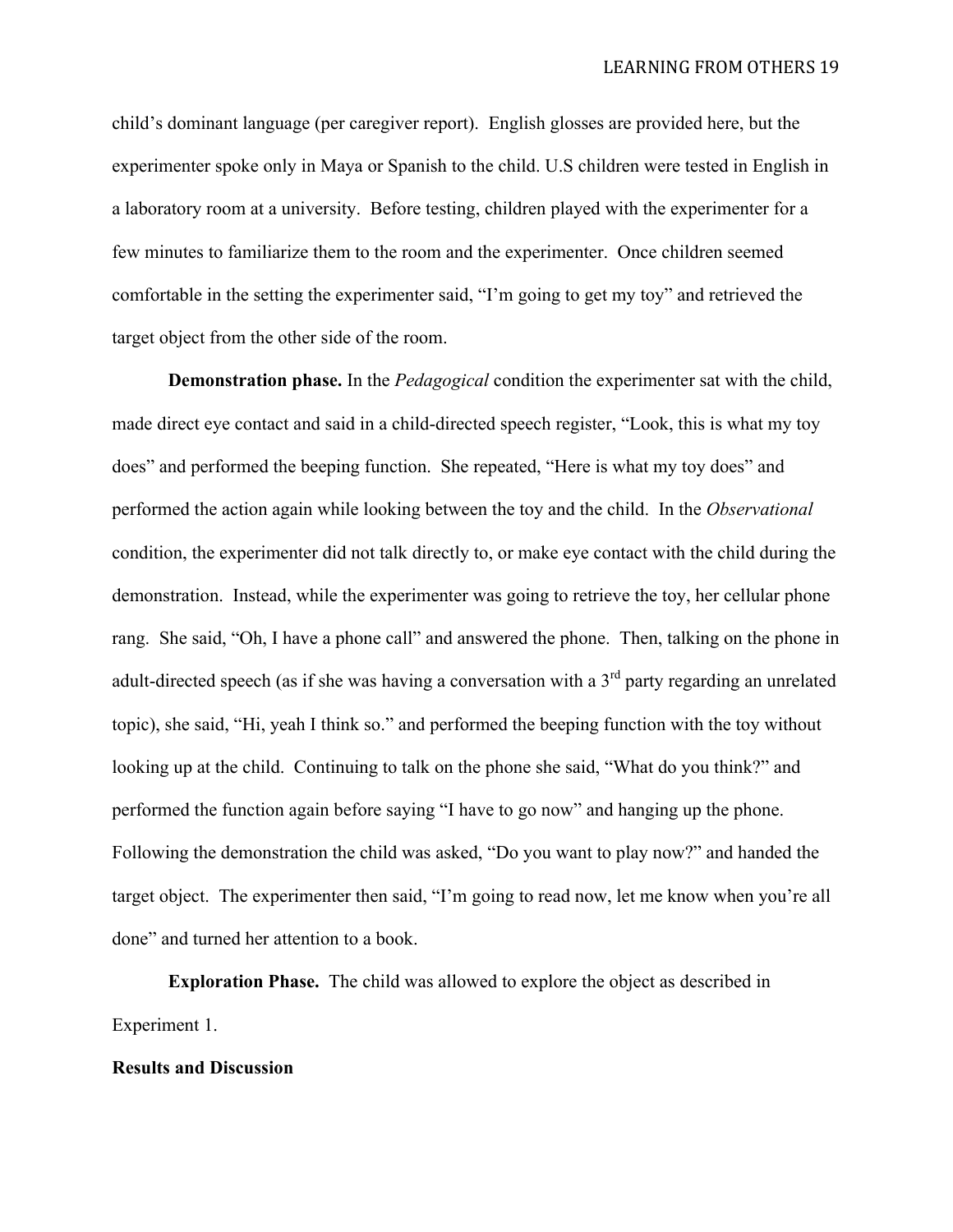Children's behavior during the exploration phase was coded offline as described in Experiment 1, except that if the child disengaged completely from the toy during the course of the trial this time was not included in the total playtime measure. This was to ensure that the cultural differences in children's willingness to interact with a novel toy did not differentially affect the total playtime. Total playtime did not differ across cultures or conditions (M[SD] = 86[68], 106[101], 57[31], 102[100] seconds for Maya-Pedagogical , Maya-Observational, U.S-Pedagogical, U.S-Observational respectively). There was no effect of culture, and no culture by condition interaction.

As in Experiment 1, we considered the proportion of time spent on the demonstrated part (the beeper) relative to the total play time as well as the number of unique actions performed. We ran ANOVAs on theses measures with culture and condition as fixed factors. Because of our large age range we included child age as a covariant in each of our analyses.

Our primary measure of interest was the proportion of playtime children spent on the demonstrated function (beeping). The results are displayed in Figure 1. There was a main effect of condition  $F(1, 61) = 11.98$ ,  $p = .001$ , culture,  $F(1, 61) = 5.35$   $p = .024$ , and age  $F(1, 61) = 9.05$ , *p*=.004., indicating that children in the Pedagogical condition, U.S. children and older children spent a higher proportion of time on the demonstrated function compared to children in the Observational condition, Mayan children, and younger children. (Note the effect of culture was not significant after eliminating the six Mayan children who did not interact with the beeping function). There was no culture by condition interaction  $F(1,61)=.078$ ,  $p=.73$ . Additionally, children in the Pedagogical condition (Maya: M[SD]=4.2[2.8], U.S.: 2.9[1.9]) performed fewer unique actions than children in the Observational condition (Maya: M[SD]=5.4[2.3], U.S.: 5.5[3.3], *F*(1, 61)=7.88, *p*=.007). There was no effect of culture (*F*(1, 61)=.93, *p*=.338), no effect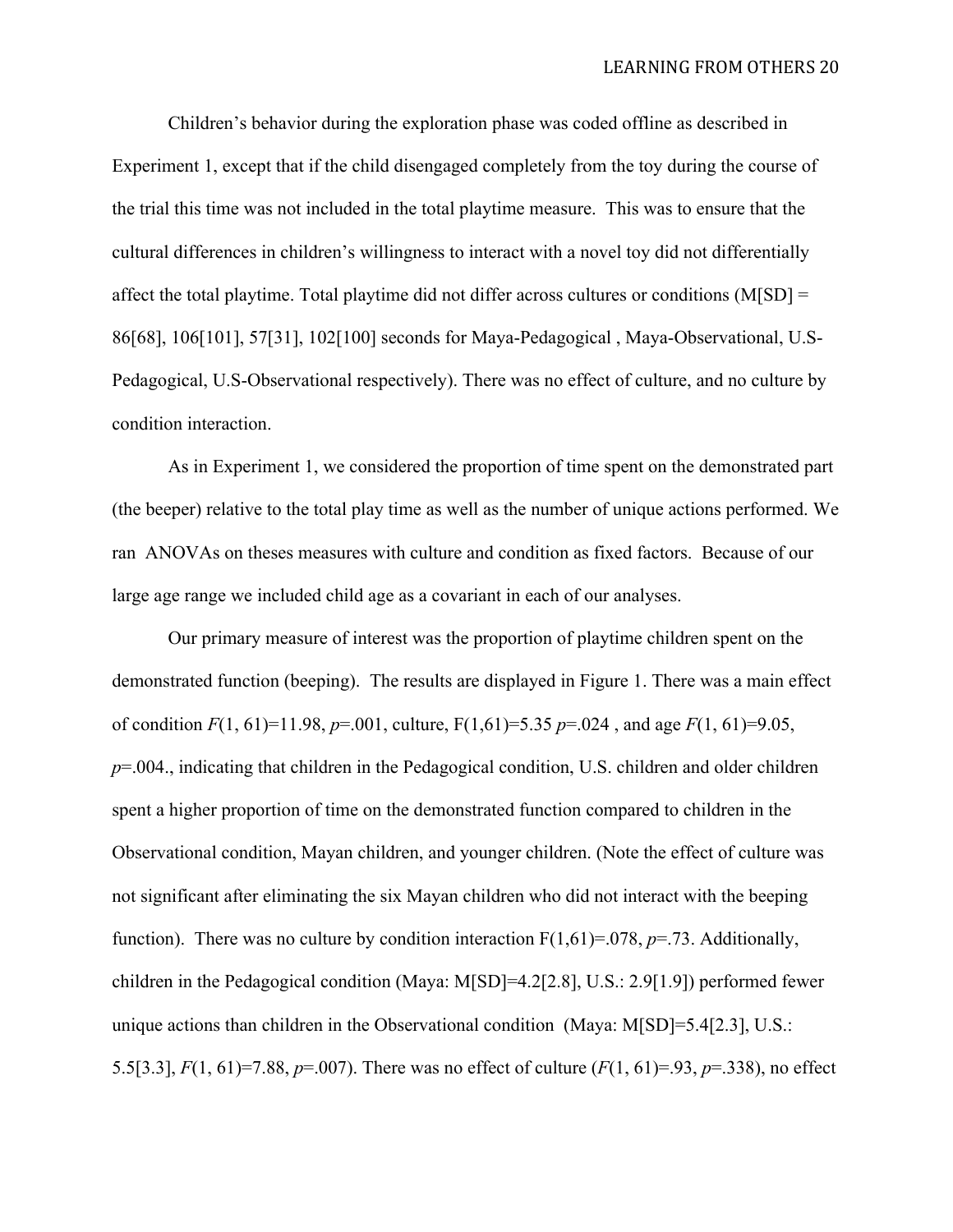of age  $(F(1,61)=14, p=.708)$  and no culture by condition interaction  $(F(1, 61)=1.26, p=.275)$ . See online supporting information. Thus, both U.S. and Mayan children selectively restricted play to the demonstrated function following pedagogical cuing, and U.S children explored less overall than the Mayan children.

In sum, our results replicate and extend the findings of Bonawitz et al. (2011). In both cultures, children in the Pedagogical condition performed fewer unique actions with the toy, and spent a larger proportion of their play time on the demonstrated function compared to children in the Observational condition. Although we did not include a baseline measure in Experiment 2, and thus cannot be sure that these children, like those in Experiment 1, showed *restricted* exploration following pedagogical cuing (as opposed to heightened exportation following observation), given the findings from Experiment 1 with U.S. children, and the similarities in Mayan and U.S. responses, we believe that it is likely that children in both cultures were responding similarly. Thus, our results suggest that even children with little experience in formal schooling contexts, growing up in a cultural context where explicit teaching is relatively rare, are sensitive to pedagogical instruction.

**Exploration and age.** Because our primary analysis revealed a significant effect of child age, and because previous research has demonstrated that there are increases in the extent to which Yucatec Mayan children are engaged in child-directed conversations across early childhood (Shneidman & Goldin-Meadow, 2012), we next considered the relation between age and proportion of play with the beeper in each condition. This allowed us to explore the hypothesis that Mayan children show a developmental change in how they respond to pedagogical instruction, in ways that correspond to their experience in directed conversations. Results revealed that in the Pedagogical condition, there was main effect of child age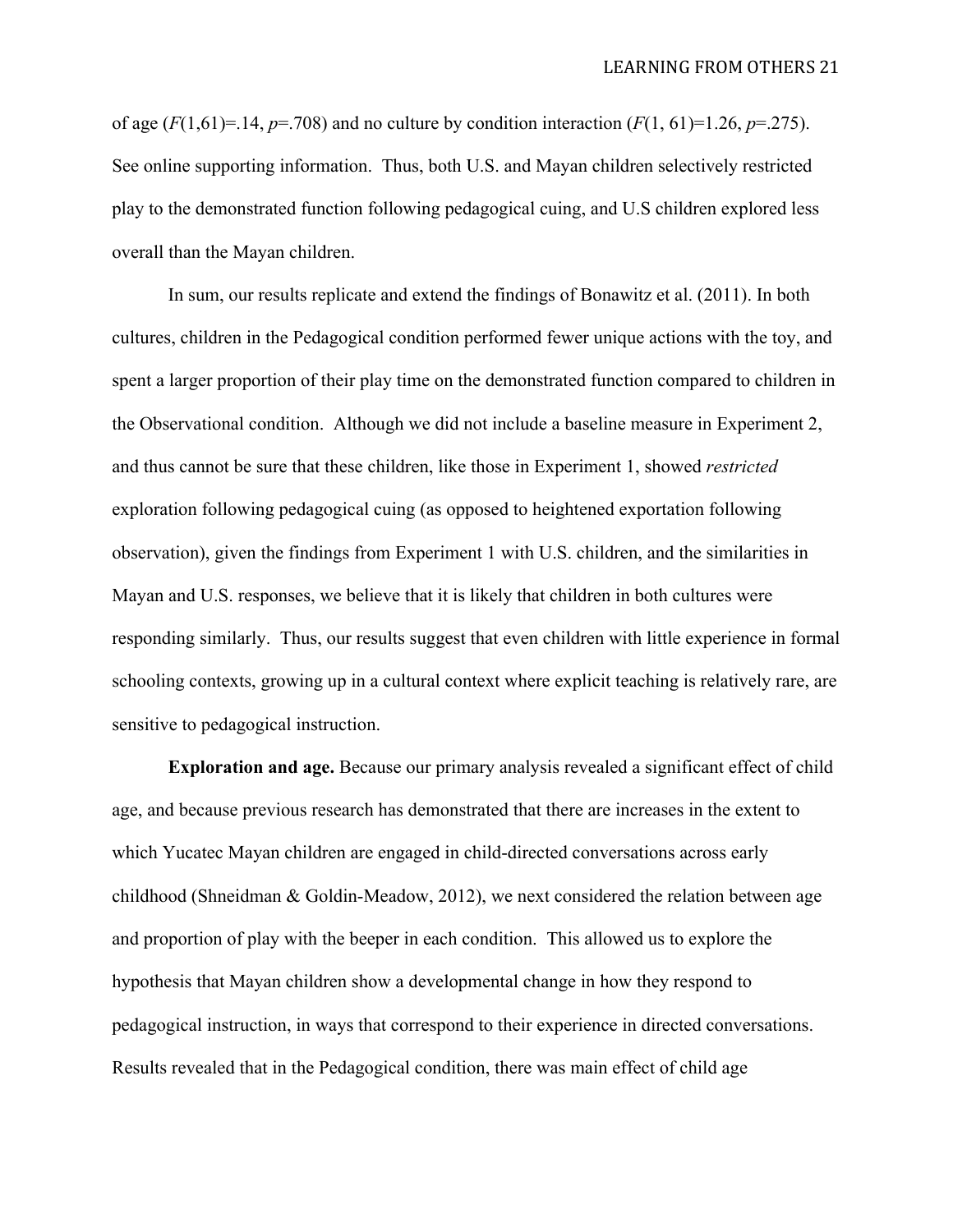$(F(1,28)=4.5, p=.04)$ , but also a significant interaction between age and cultural group  $(F(1, 1, 28))$  $28$ )=5.2 *p*=.03), indicating that age and proportion of beep time was positively and significantly correlated in Mayan children ( $r=0.64$ ,  $p=0.006$ ) but not in US children ( $r=-0.06$ ,  $p=.86$ ). See Figure 2. A median split by child age revealed that older Mayan children in the Pedagogical condition spent a higher proportion of their exploratory time on the beeper (M=85%) than younger children  $(M=49\%, t[15.6]=2.3, p=.035)$ , and that younger children were more variable in this measure as compared to older children (Levene's test for equality variances  $F=11.05$ ,  $p=.005$ ). In the Observational condition, there was a marginally significant effect of age  $F(1,30)=3.9$  *p*=.06 but, importantly, no age by culture interaction  $F(1,30)=13$ ,  $p=.72$ .

While these findings are based on a small number of subjects, and as such are necessarily preliminary, they open the possibility that there may be developmental differences in Mayan children's interpretation of pedagogically given information. Older, but not younger Mayan twoyear-olds restrict exploratory play when given pedagogically framed information about the affordances or possible uses of an object.

#### **General Discussion**

The goal of this study was to see if children's tendency to restrict exploratory play following a pedagogical demonstration depends on extensive experience in child-directed teaching contexts. Our findings suggest that it does not. We tested two-year-old children, who had little to no experience with formal schooling, and Yucatec Mayan children, growing up in a community where explicit child-directed teaching in early childhood is limited. Overall, these children responded in very similar ways to the older U.S. children in previous research (e.g., Bonawitz et al., 2011). Both Mayan and U.S. toddlers restricted exploration of an object to its demonstrated function, following pedagogical, as compared to non-pedagogical experience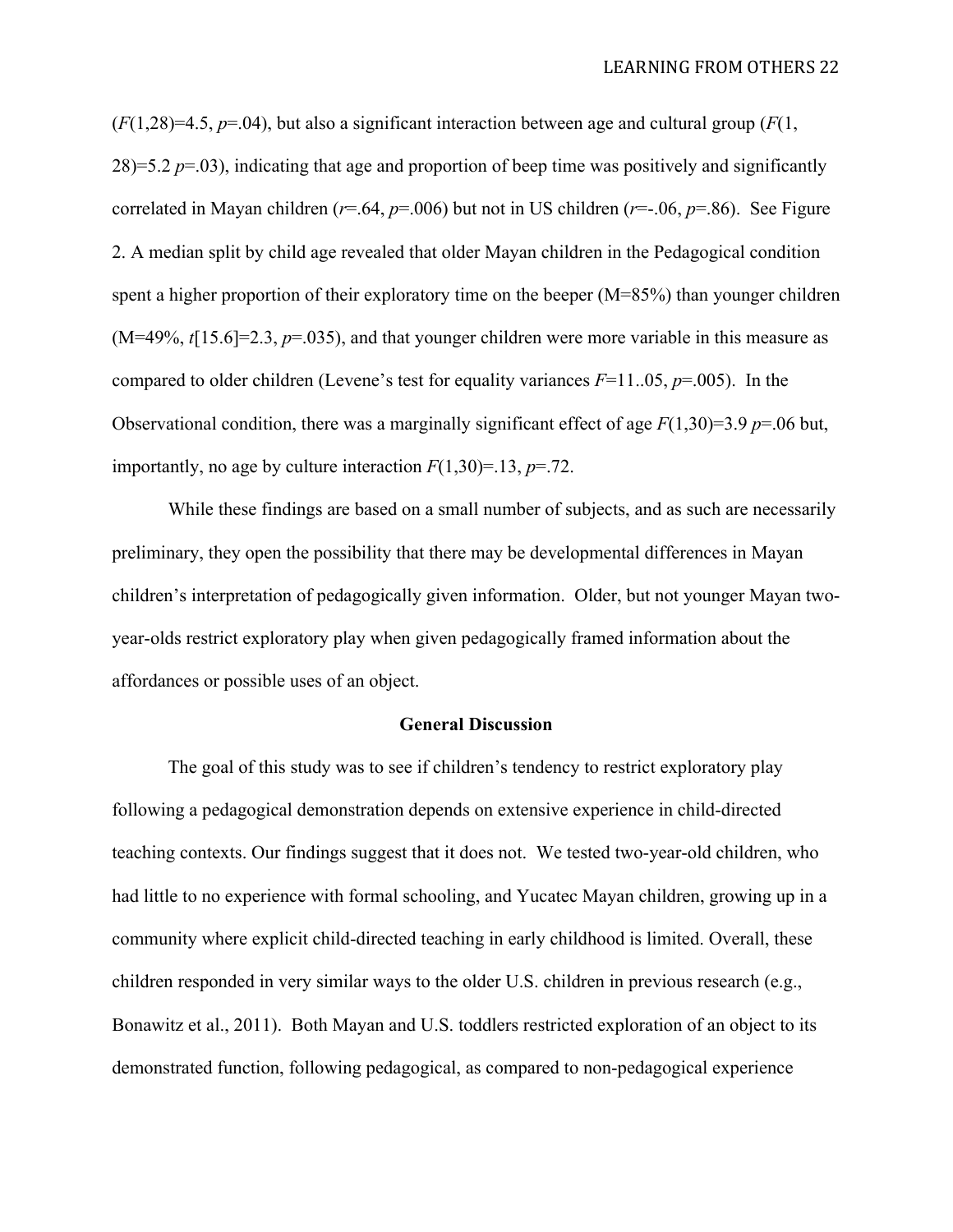(Interrupted, Accidental and Baseline conditions in Exp. 1, and Observational condition in Exp.2). These results rule out the possibility that experience in formal schooling contexts is a necessary precursor to this sensitivity. Toddlers from both cultural communities, despite having little to no formal schooling experience, restricted their exploratory play to the demonstrated part of the toy following pedagogical instruction.

Pedagogical framing could inform children's reasoning about socially communicated information in several ways. Children could infer that information presented in pedagogical contexts is usually about *what* is true about the world (e.g., "this is what the toy does", see Bonawitz et al., 2011; Gweon et al., 2014; Shafto et al., 2012; Grice, 1975), or about *how* to interact with the world (e.g., "this is how you play with the toy", see Nielsen  $\&$  Tomaselli, 2010; Nielsen, 2006; Over & Carpenter, 2012; Shneidman et al., 2015; Shneidman & Woodward, 2015; Vredenburgh , Kushnir & Casasola, 2014; Butler & Markman, 2014; Casler & Kelemen, 2005). Indeed, any demonstration likely serves as a "repository of cultural knowledge" (Harris, 2012, page 60) and abundant research has shown that children are sensitive to information about social norms and conventions. For instance, when children do not have an alternative account of an adult's actions (see Gergeley, Bekkering, & Kiarly, 2002; Meltzoff, 1995 for contrasting cases), children imitate actions even when the actions are causally irrelevant to the outcome (Horner & Whiten, 2005; Kenward, Karlsson, & Persson, 2011; Lyons, Damrosch, Lin, Macris & Keil, 2011; Lyons, Young, & Keil, 2007; McGuigan, Whiten, Flynn, & Horner, 2007) and children protest other's violations of socially established norms (e.g., Rakoczy, Warneken & Tomasello, 2008; Schmidt, Rokoczy  $\&$  Tomasello 2011). Thus children in the Pedagogical condition may have interpreted the demonstration as providing either information about what the toy did, or about how they were supposed to interact with it.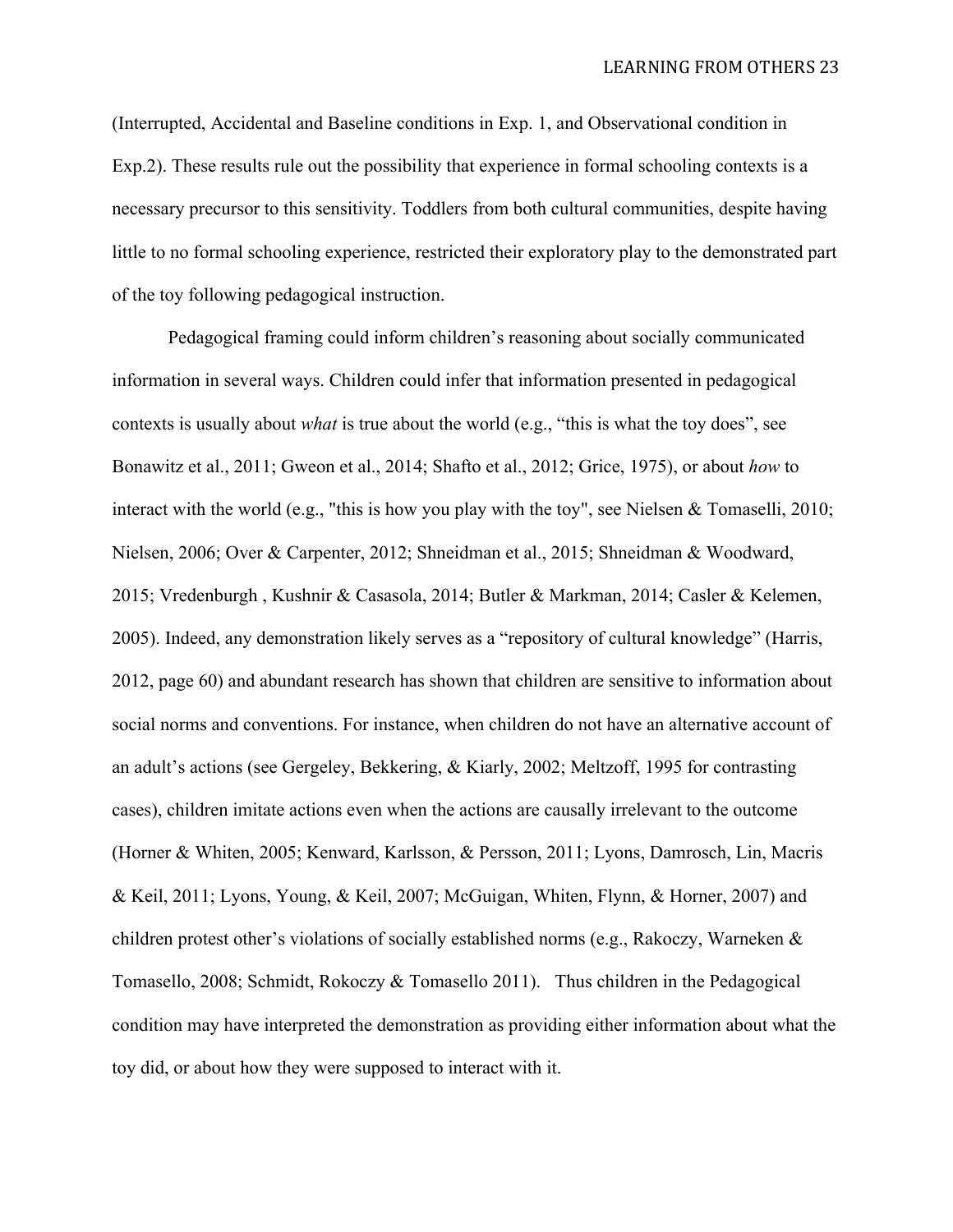We stress that these accounts are not mutually exclusive: children presumably use information from adults to learn matters of fact about the world as well as norms, conventions, and broader social practices. In the formal analysis used in prior work (Bonawitz et al., 2011) the authors assume that the learner considers hypotheses regarding the possible number of toy's functions; however, the analysis is also consistent with hypotheses regarding the number of permissible or normative ways one could play with the toy. Furthermore, even though prior work suggests that older children in the U.S. interpret pedagogical demonstrations as information about the properties of an object rather than merely normative directions (Gweon et al. 2014), our results do not distinguish these possibilities in younger children. Indeed, there might be important and interesting developmental or cultural differences in the kinds of hypotheses children entertain from such demonstrations. In light of prior work documenting developmental shifts in children's reasoning in pedagogical contexts (e.g., Butler & Markman, 2012; Neilson, 2006; Shneidman, Todd & Woodward, 2014; see Shneidman & Woodward, 2015), we look forward to future research that might provide additional insight into the precise nature of children's inferences across early childhood. Critically however, regardless of the specific content of the inferences, the current results suggest that pedagogical instruction leads children to learn not only that the communicated information is important but also (by implication) that information that is *not* communicated is not true, relevant, or valuable.

Mayan children grow up in a cultural context where they have ample experience observing the actions of others, and prior research suggests they display patterns of attention and learning that reflect this experience (e.g., Chavajay & Rogoff, 1999; Childs & Greenfield, 1980, Correa-Chávez & Rogoff, 2009; Gaskins & Paradise, 2010; Paradise & Rogoff, 2009; Shneidman et al., 2015). Despite these cultural differences in pedagogical experience, we found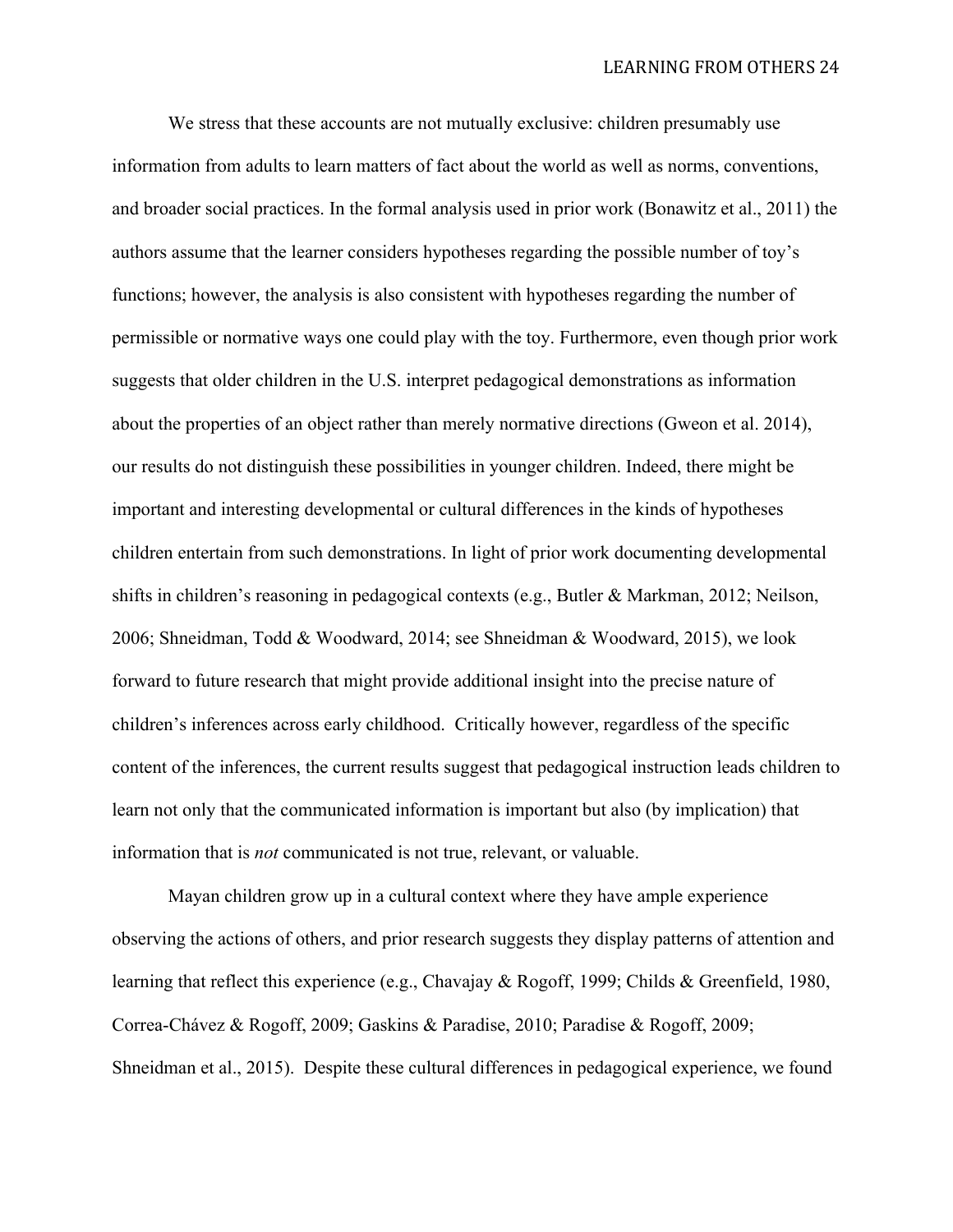that Mayan children, like children in the United States, explored an object less when directly taught as opposed to when they incidentally observed someone performing the same action.

Nonetheless, there are a number of respects in which children's cultural experiences may affect how they learn from others. In the United States, preschool-aged children who observe an adult teaching an action affordance to another child limit their exploration to that particular action, while children who observe a teaching interaction between two adults do not (Bonawitz et al., 2011). However, children growing up in industrialized western communities, like the United States, are typically segregated from participation in adult activities (e.g., Rogoff, Mistry, G Göncü & Mosier, 1993) and thus may assume that actions taught to an adult are not relevant for informing their own learning. In contrast, children growing up in indigenous communities are allowed to monitor into the ongoing work and social activities of the adults around them (Gaskins, 1999; Gaskins & Paradise, 2010; Rogoff, et al., 1993), and thus may have broader expectations about what information is appropriate or relevant for them.

Inferences that children draw from pedagogical and non-pedagogical contexts may also vary based on *within*-culture variations in social experience. For example, there are large increases, across early development, in the extent to which Mayan children are directly addressed in early childhood (Shneidman & Goldin-Meadow, 2012). Our results raise the possibility that that these increases may correspond to developmental differences in children's pragmatic interpretation of pedagogically framed information. We found that older Mayan children spent an overall higher proportion of their play time on the demonstrated function following pedagogical cuing, while younger Mayan children were more variable in this measure. Future research with larger data sets might test the speculation that Mayan children have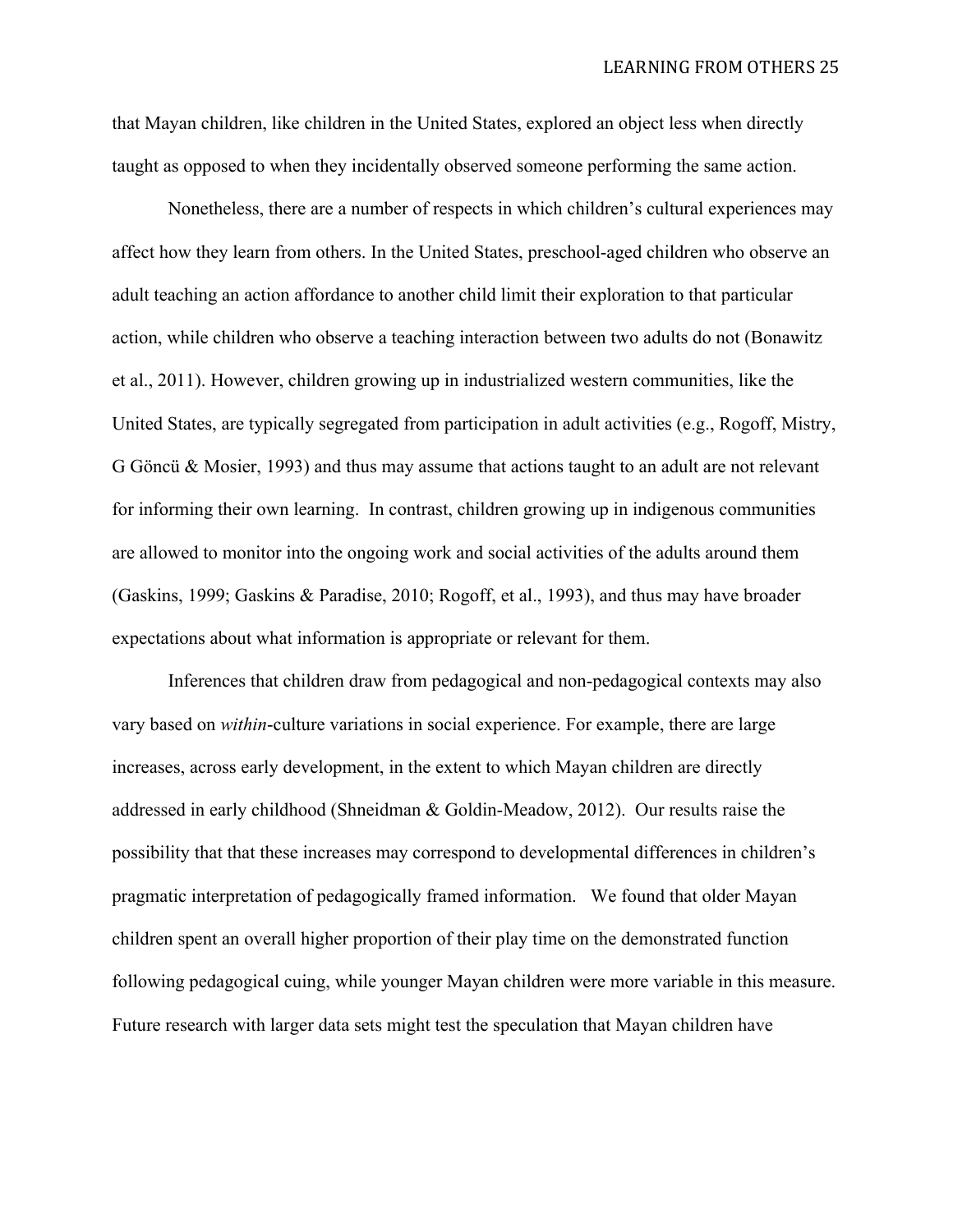changing interpretations of pedagogically framed information corresponding to developmental changes in conversational input.

More generally, variations in caregiver behavior could relate to children's interpretation of pedagogically delivered information across development. For example, children growing up in indigenous communities in the Americas show variation in their propensity to attend to and learn from observed interactions based on caregivers' experience in formal schooling contexts (Correa-Chávez & Rogoff, 2009) and based on familial involvement in traditional cultural practices (Tsethlikai & Rogoff, 2013). Similarly, within industrialized cultures, parent-child interactions vary greatly and have large effects on language and learning outcomes (e.g., Hart & Risley, 1995; Luce, Callanan & Smilovic, 2013)*.* Thus although a basic sensitivity to the distinction between pedagogical and non-pedagogical contexts may emerge broadly in human development, individual differences in how children are integrated into adult life could well frame the kinds of contexts in which learning takes place.

In summary, the results of this study suggest that pedagogical contexts provide unique informational value for children, even when children have relatively limited experiences in formal and informal directed teaching contexts. However, our findings also open a number of avenues for future research. This work should consider ontogenetic and individual variation in Mayan children's experiences in child-directed and observed contexts, to ask if children's treatment of pedagogically framed information relates to variation in this social experience. Together, this work can provide a greater understanding of the mechanisms behind the relation between child-directed contexts early learning, and can help inform questions about how children come to understand communicative intentions, how they interpret teaching situations, and what opportunities they use to learn from others.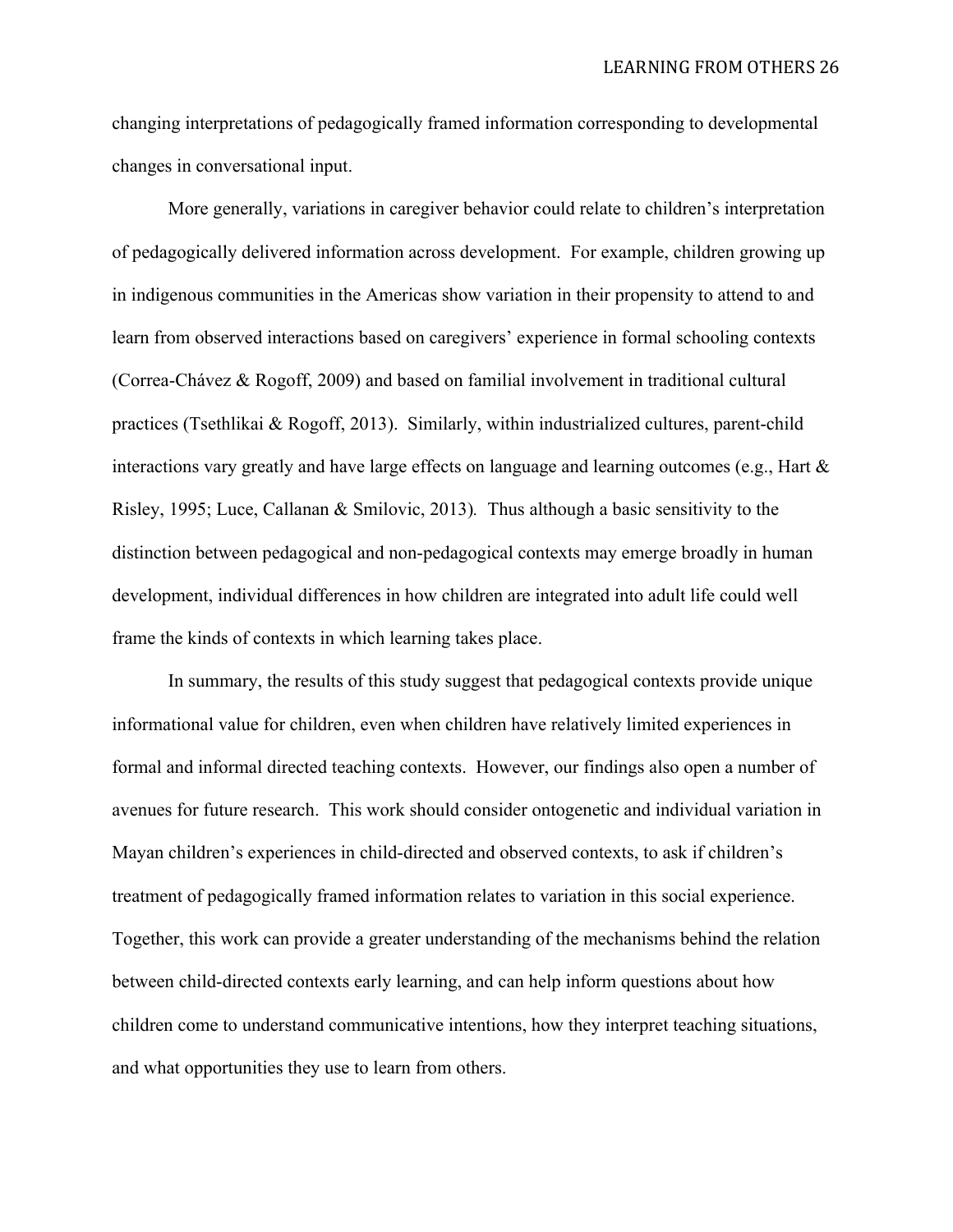## References

- Bonawitz, E., Shafto, P., Gweon, H., Goodman, N. D., Spelke, E., & Schulz, L. (2011). The double-edged sword of pedagogy: Instruction limits spontaneous exploration and discovery. *Cognition, 120,* 322–330. doi:10.1016/j.cognition.2010.10.001
- Butler, L. P., & Markman, E. M. (2012). Preschoolers Use Intentional and Pedagogical Cues to Guide Inductive Inferences and Exploration. *Child Development, 83*, 1416–1428. doi:10.1111/j.1467-8624.2012.01775.x
- Butler, L. P., & Markman, E. M. (2014). Preschoolers use pedagogical cues to guide radical reorganization of category knowledge. *Cognition, 130*, 116-12. doi:10.1016/j.cognition.2013.10.002
- Casler, K. & Kelemen, D. (2005). Young children's rapid learning about artifacts. *Developmental Science, 8,* 472-480. doi: 10.1111/j.1467-7687.2005.00438.x
- Chavajay, P. & Rogoff, B. (1999). Cultural variation in management of attention by children and their caregivers. *Developmental Psychology, 35*, 1079-1090. doi:10.1037/0012- 1649.35.4.1079
- Childs, C.P. & Greenfield, P.M. (1980). Informal modes of learning and teaching: the case of Zinacanteco weaving. In N. Warren (Ed.) *Studies in Cross-Cultural Psychology*. London: Academic.
- Correa-Chavez, M., & Rogoff, B. (2009). Children's attention to interactions directed to others: Guatemalan Mayan and European American patterns. *Developmental Psychology, 45*, 630–641. doi:10.1037/a0014144
- Csibra, G., & Gergely, G. (2009). Natural pedagogy. *Trends in Cognitive Sciences*, *13*, 148–153. doi:10.1016/j.tics.2009.01.005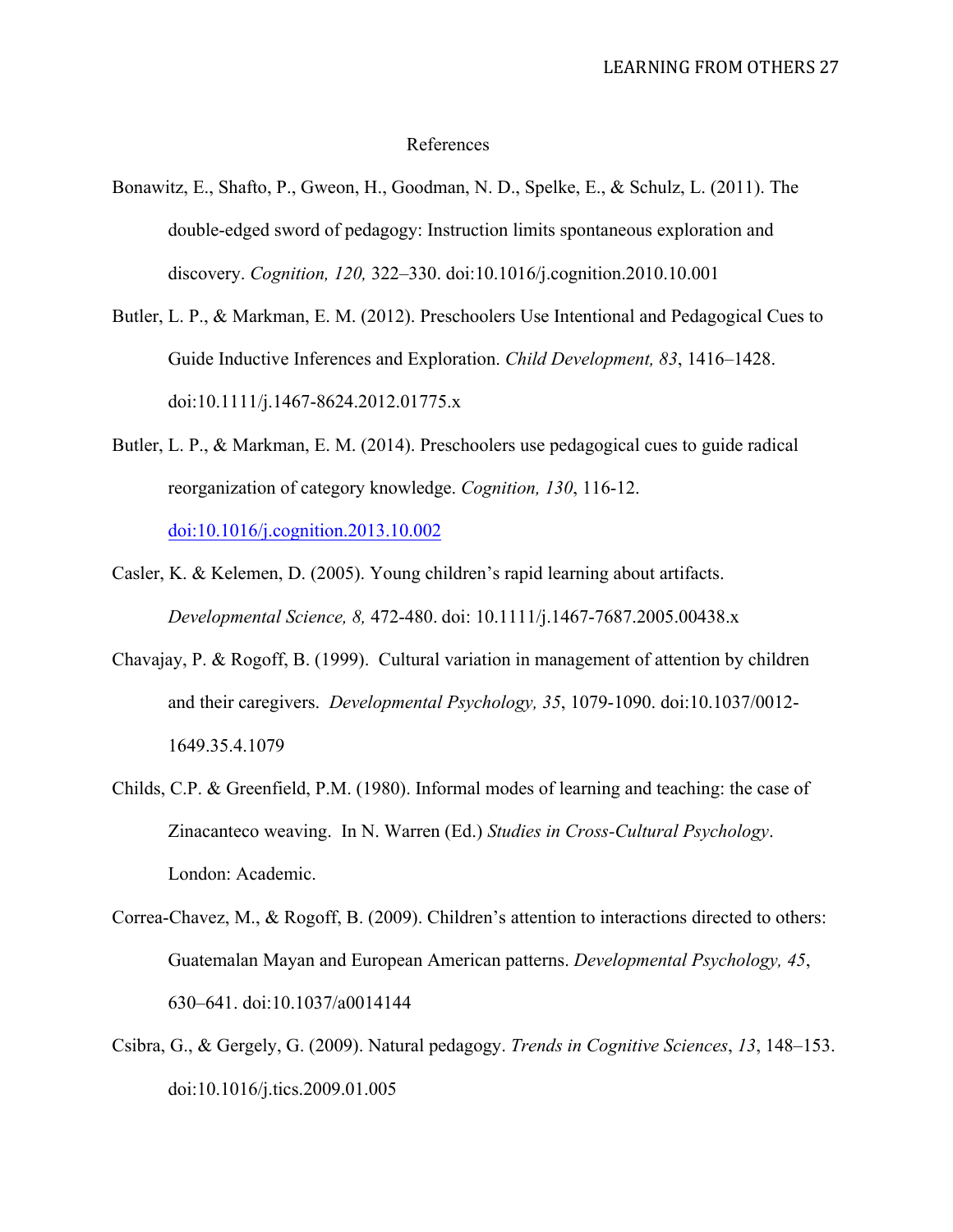de Leon, Lourdes. (1998). The emergent participant: Interactive patterns in the socialization of Tzotzil (Mayan) infants. *Journal of Linguistic Anthropology, 8*, 131-161. doi: 10.1525/jlin.1998.8.2.131

- Engel, S. (2011). Children's need to know: Curiosity in school. *Harvard Educational Review, 81*, 625–645.
- Gaskins, S. (1999). Children's daily lives in a Mayan village: A case study of culturally constructed roles and activities. In A. Göncü (Ed.) *Children's engagement in the world: Sociocultural perspectives*. (pp. 25-60). New York, NY: Cambridge University Press.
- Gaskins, S. & Paradise, R. (2010). Learning through observation in daily life. In Lancy, D. F., Bock, J. C., & Gaskins, S. (Eds.). *The anthropology of learning in childhood* (pp. 85- 117). Walnut Creek , Calif.: AltaMira Press.
- Gergely, G., Bekkering, H., & Király, I. (2002). Rational imitation in preverbal infants. *Nature*, *415*, 755. doi:10.1038/415755a
- Gergely, G., Nadasdy, Z., Csibra, G., & Biro, S. (1995). Taking the intentional stance at 12 months of age. *Cognition, 56*, 165–193.
- Gweon, H., Pelton, H., Konopka, J.A., & Shultz, L.E. (2014). Sins of omission: Children selectively explore when agents fail to tell the whole truth. *Cognition*, 132, 335-341.
- Gweon, H. & Asaba, M. (2015). Knowing what he could have shown: The role of alternatives in children's evaluation of under-informative teachers. *Proceedings of the 37th Annual Conference of the Cognitive Science Society.*
- Grice, H. P. (1975). Logic and conversation. In P. Cole & J. Morgan (Eds.), Syntax and semantics (pp. 26-40). New York: Academic Press.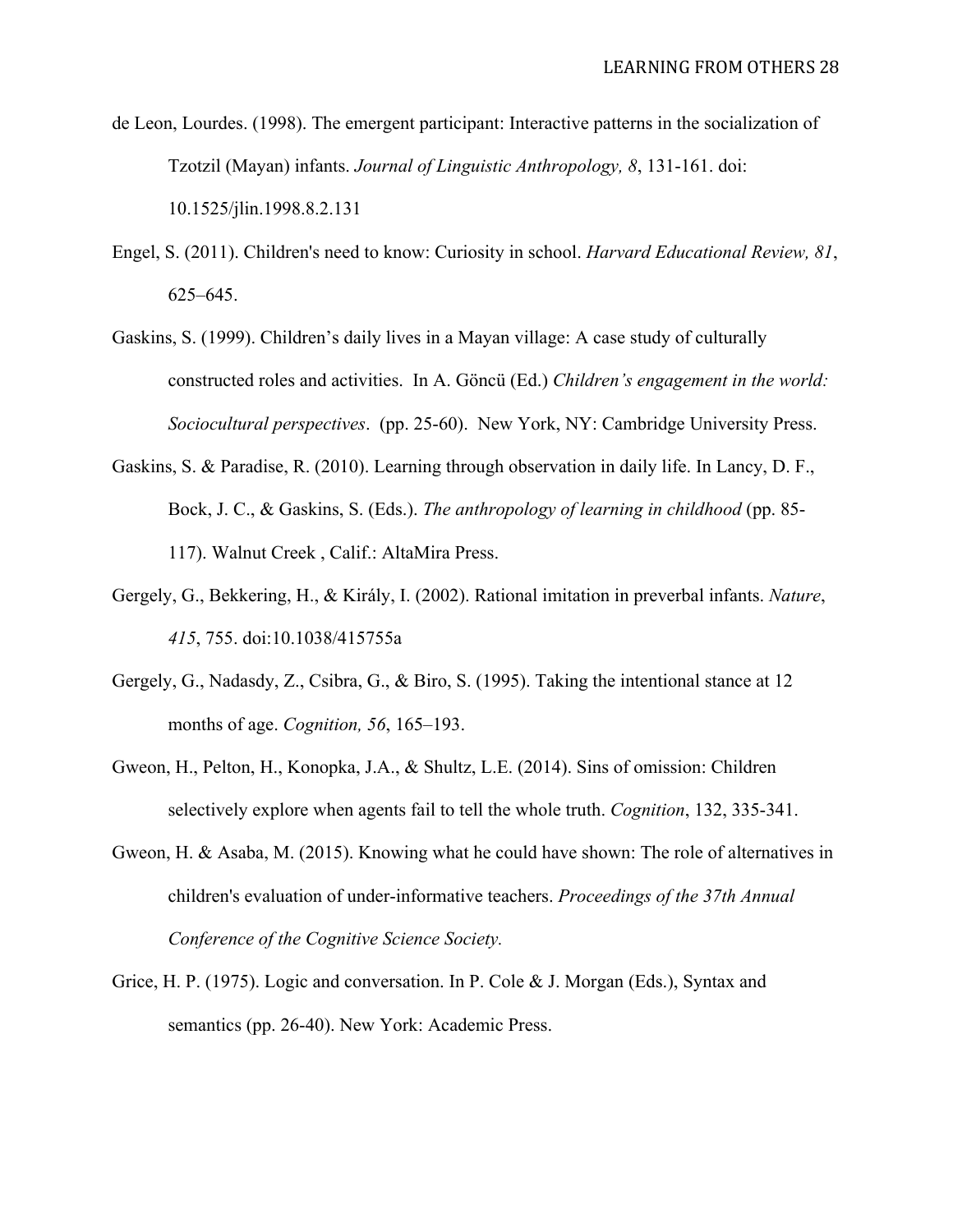- Hamlin, J. K., Ullman, T., Tenenbaum, J., Goodman, N., & Baker, C. (2013). The mentalistic basis of core social cognition: experiments in preverbal infants and a computational model. *Developmental Science, 16*, 209–226. doi: 10.1111/desc.12017
- Harris, P.L. (2012). Trusting what you're told: How children learn from others. Cambridge, MA: Belknap Press/Harvard University Press.
- Hart, B., & Risley, T. (1995). Meaningful differences in the everyday experience of young American children. Baltimore, MD: Brooks Publishing.
- Horner, V. & Whiten, A. (2005). Causal knowledge and imitation/emulation switching in chimpanzees (*pan troglodytes*) and children (*homo sapiens*). *Animal Cognition* 8, 164- 181.
- Kenward, B., Karlsson, M. & Persson, J (2011). Over-imitation is better explained by norm learning than by distorted causal learning. *Proceedings of the Royal Society of London B*, 278, 1239-1246. doi: 10.1098/rspb.2010.1399
- LeVine, R. A., LeVine, S., Schnell-Anzola, B., Rowe, M. & Dexter, E. (2012). *Literacy and Mothering: How Women's Schooling Changes the Lives of the World's Children*. Oxford: Oxford University Press.
- Luce, M.R., Callanan, M.A., & Smilovic, S. (2013). Links between parents' epistemological stance and children's evidence talk. *Developmental Psychology, 49*, 454-61. doi: 10.1037/a0031249
- Lyons, D. E., Damrosch, D. H., Lin, J. K., Macris, D. M., & Keil, F. C. (2011). The scope and limits of overimitation in the transmission of artefact culture. *Philosophical Transactions of the Royal Society B-Biological Sciences, 366*, 1158-1167. doi: 10.1098/rstb.2010.0335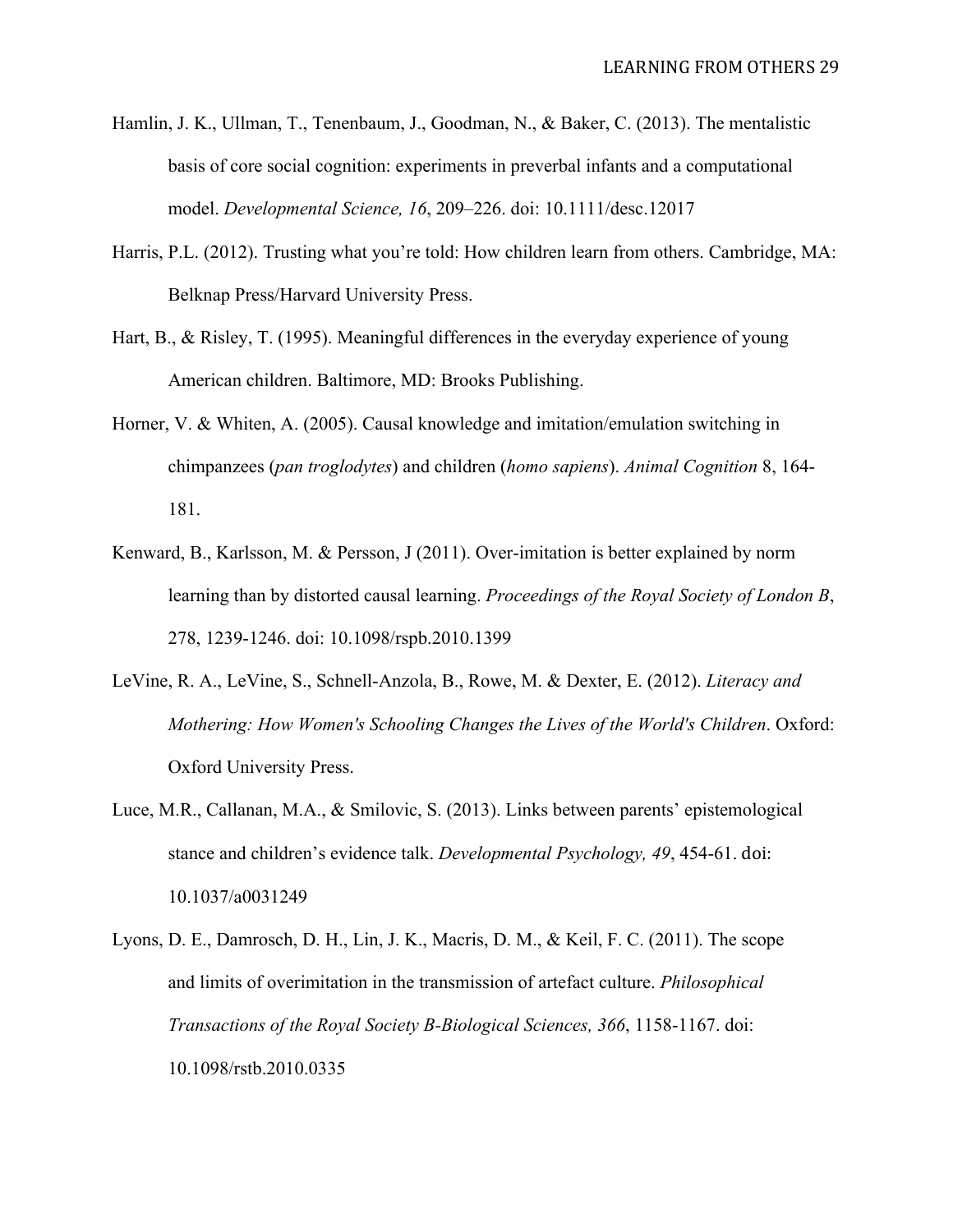- Lyons, D. E., Young, A. G., & Keil, F. C. (2007). The hidden structure of overimitation. *Proceedings of the National Academy of Sciences of the United States of America, 104*, 19751-19756. doi: 10.1073/pnas.0704452104
- McGuigan, N., Whiten, A., Flynn, E., & Horner, V. (2007). Imitation of causally opaque versus causally transparent tool use by 3-and 5-year-old children. *Cognitive Development, 22*, 353-364. doi:10.1016/j.cogdev.2007.01.001
- Meltzoff, A. N. (1995). Understanding the intentions of others: Reenactment of intended acts by 18-month-old children. *Developmental Psychology, 31*, 838-850. doi: 10.1037/0012- 1649.31.5.838
- Nielsen, M. (2006). Copying actions and copying outcomes: Social learning through the second year. *Developmental Psychology, 42,* 555-565. doi: 10.1037/0012-1649.42.3.555
- Nielsen M, Tomaselli, K (2010). Over-imitation in Kalahari Bushman children and the origins of human cultural cognition. *Psychological Science*. *21*: 729-736. doi: 10.1177/0956797610368808.
- O'Neill, D. K. (1996). Two-year-old children's sensitivity to a parent's knowledge state when making requests. *Child Development, 67*, 659–677. doi: 10.2307/1131839
- Onishi, K. H., & Baillargeon, R. (2005). Do 15-month-old infants understand false beliefs? *Science, 308*, 255–258. DOI: 10.1126/science.1107621
- Over, H., & Carpenter, M. (2012). The Social Side of Imitation. *Child Development Perspectives. 7,* 6-11. doi: 10.1111/cdep.12006
- Paradise, R., & Rogoff, B. Side by side: Learning by observing and pitching in. *Ethos,* 37, 102- 138. doi:10.1111/j.1548-1352.2009.01033.x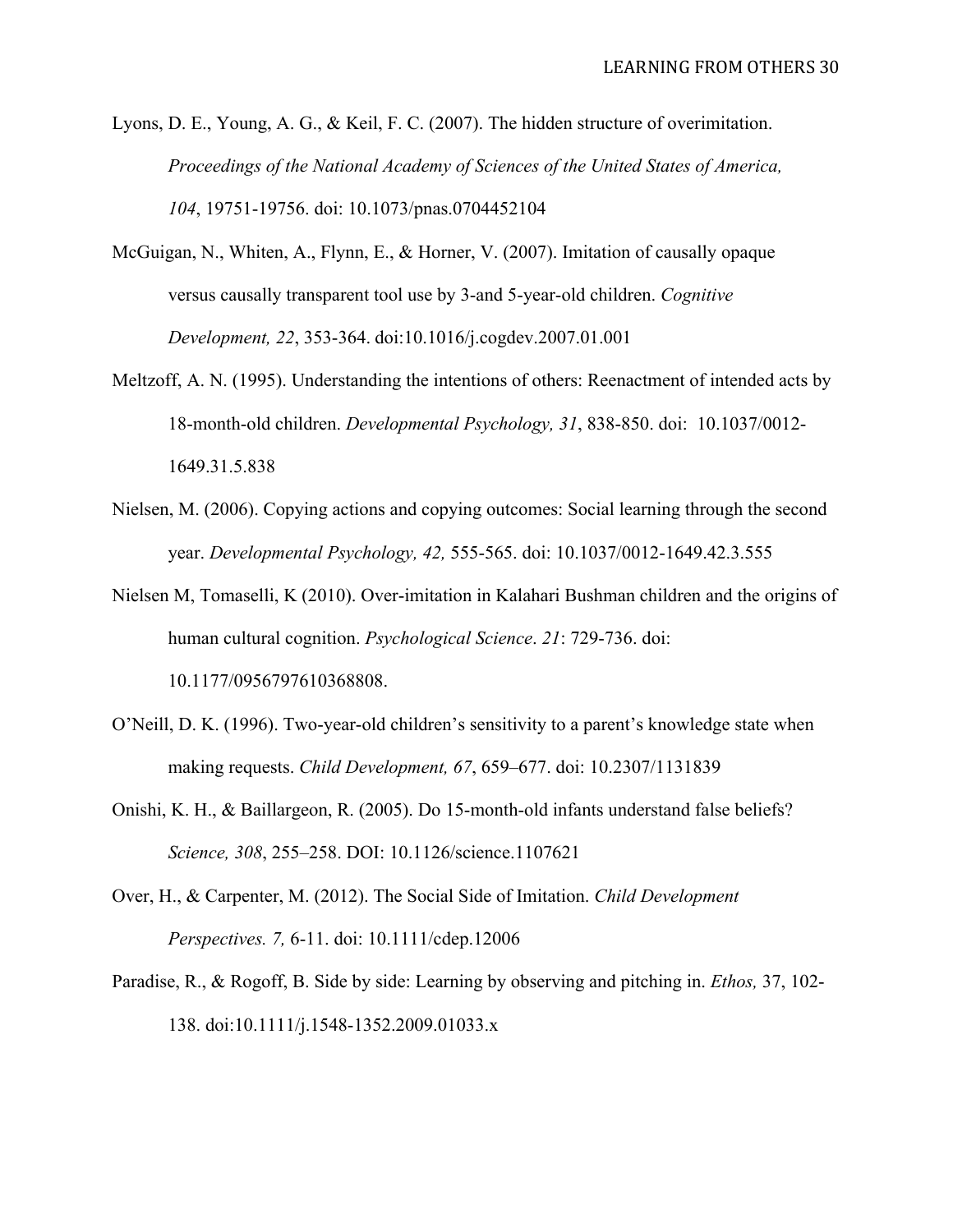- Rakoczy, H., Warneken, F., & Tomasello, M. (2008). The sources of normativity: Young children's awareness of the normative structure of games. *Developmental Psychology, 44,* 875–881. doi: 10.1037/0012-1649.44.3.875.
- Rogoff, B. (2003). *The cultural nature of human development.* Oxford, UK: Oxford University Press.
- Rogoff, B., Mistry, J., Göncü, A. & Mosier, C. (1993). Guided participation in cultural activity by toddlers and caregivers. *Monographs of the Society for Research in Child Development, 58*, i+iii+v-vi+1-179 doi:10.2307/1166109
- Schmidt, M. F. H., Rakoczy, H., & Tomasello, M. (2011). Young children attribute normativity to novel actions without pedagogy or normative language*. Developmental Science, 14,* 530–539. doi: 10.1111/j.1467-7687.2010.01000.x*.*
- Shafto, P., Goodman, N. D., & Frank, M. C. (2012). Learning from others: The consequences of psychological reasoning for human learning. *Perspectives on Psychological Science, 7*, 341–351. doi: 10.1177/1745691612448481
- Southgate, V., Chevallier, C., & Csibra, G. (2010). Seventeen-month olds appeal to false beliefs to interpret others' referential communication. *Developmental Science, 13,* 907–912. doi: 10.1111/j.1467-7687.2009.00946.x
- Southgate, V., Senju, A., & Csibra, G. (2007). Action anticipation through attribution of false belief by two-year-olds. *Psychological Science, 18*, 587–592. doi:10.1111/j.1467- 9280.2007.01944.x
- Shneidman, L., Gaskins, S., & Woodward, A. (2015). Child-directed teaching and social learning at 18 months of age: Evidence from Yucatec Mayan and U.S. infants. *Developmental Science*. Advance online publication. doi: 10.11111/desc.12318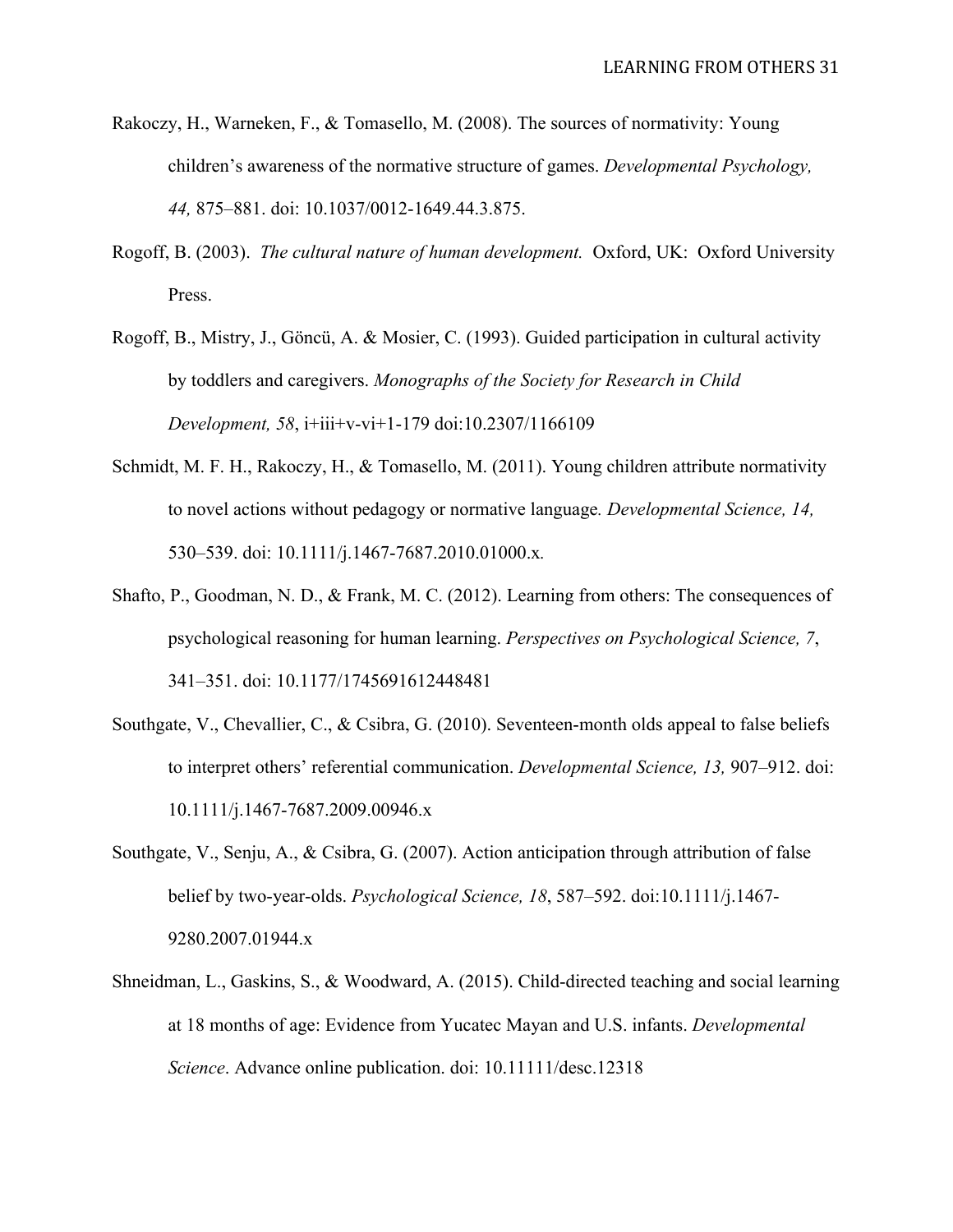- Shneidman, L. A., & Goldin-Meadow, S. (2012). Language input and acquisition in a Mayan village: How important is directed speech? *Developmental Science, 15,* 659–673. doi: 10.1111/j.1467-7687.2012.01168.x
- Shneidman, L., Todd, R. & Woodward, A. (2014). Why do child-directed interactions support imitative learning in young children? *PLoS ONE 9:* e110891.

Shneidman, L., & Woodward, A. L. (2015). Are child-directed interactions the cradle of social learning? *Psychological Bulletin.* Advance online publication. http://dx.doi.org/10.1037/bul0000023

- Sommerville, J. A., Woodward, A. L., & Needham, A. (2005). Action experience alters 3 month-old infants' perception of others' actions. *Cognition, 96,* B1–B11. doi:10.1016/j.cognition.2004.07.004.
- Stahl, A. E. & Feigenson, L. (2015). Observing the unexpected enhances infants' learning and exploration. *Science, 348,* 91-94. doi: 10.1126/science.aaa3799
- Tsethlikiai, M., & Rogoff, B. (2013). Involvement in traditional cultural practices and American Indian children's incidental recall of a folktale. *Developmental Psychology, 49*, 5689- 578. doi: 10.1037/a0031308
- Vredenburgh, C., Kushnir, T. & Casasola, M. (2014). Pedagogical cues encourage toddlers' transmission of recently demonstrated functions to unfamiliar adults. *Developmental Science*, *18,* 645-654. doi: 10.1111/desc
- Woodward, A. L. (1998). Infants selectively encode the goal object of an actor's reach. *Cognition,* 69, 1–34. doi:10.1016/S0010-0277(98)00058-4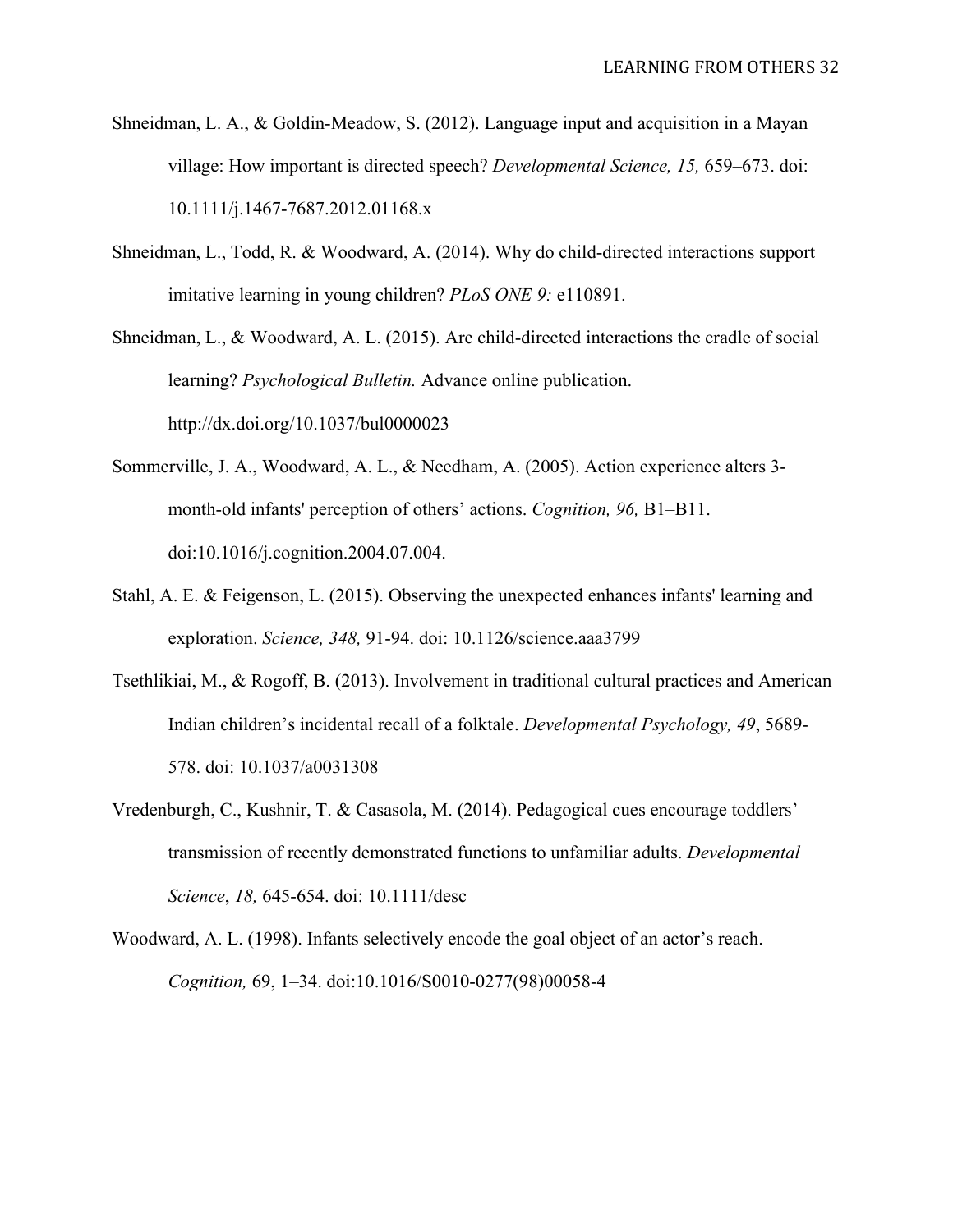

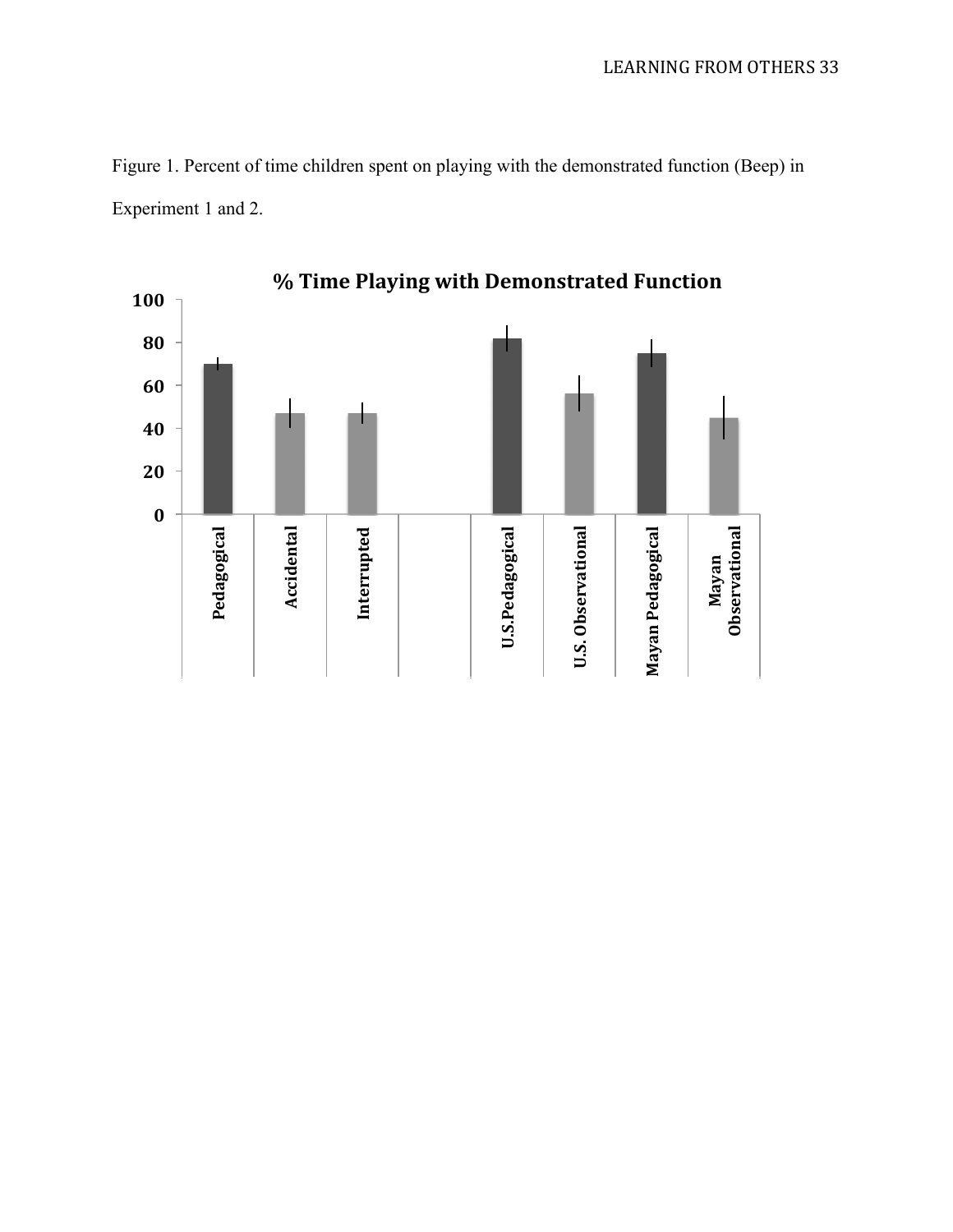Figure 2. Relation between percent of time spent on the demonstrated function (beeping) and child age for Mayan and U.S. children in the Pedagogical condition

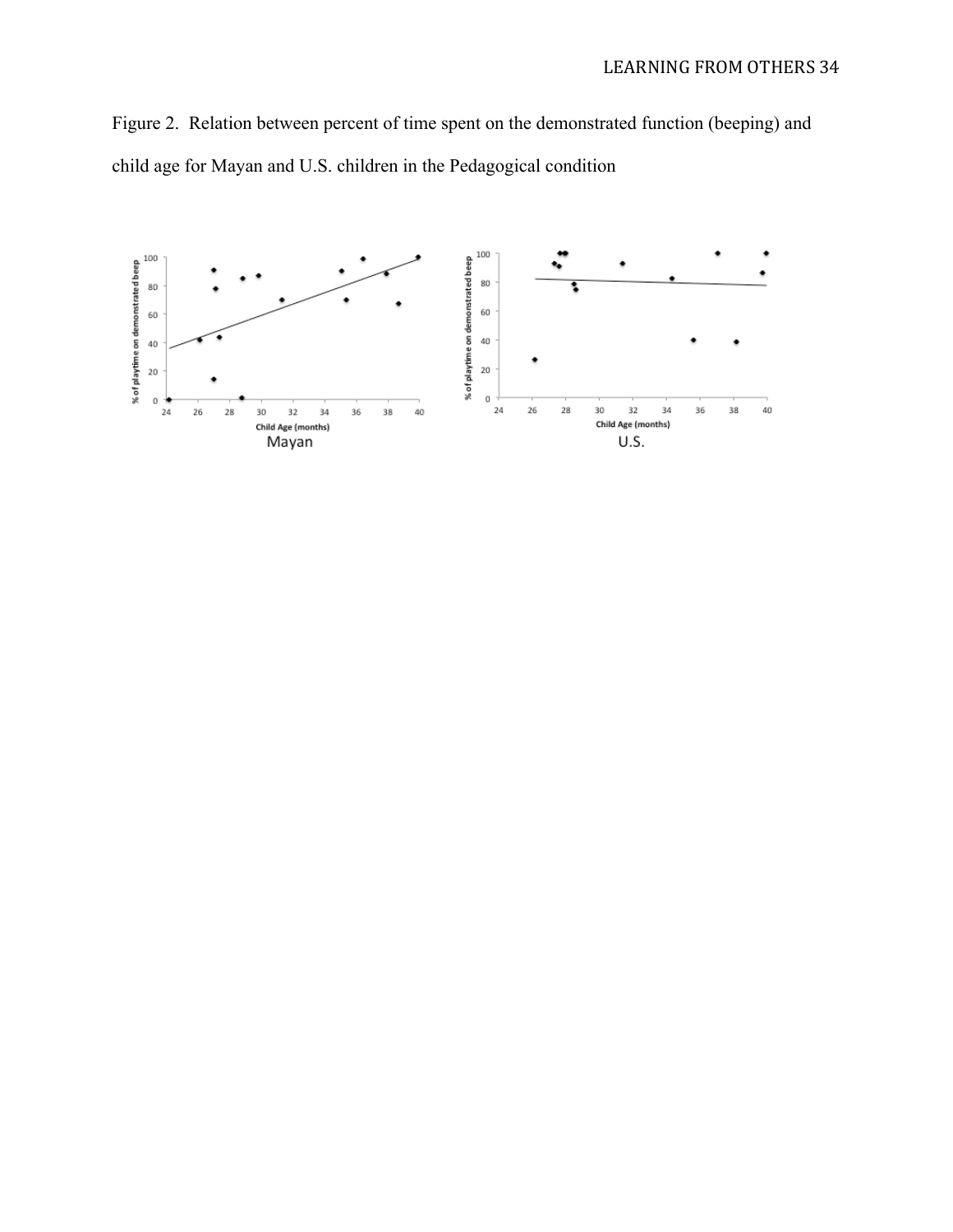# Online supporting information

In order to confirm that pedagogy reduced exploration we performed a planned linear contrast with weights [3 -1 -1 -1] for the Pedagogical, Baseline, Interrupted, and Accidental conditions, respectively (see Bonawitz et al., 2011). As expected, children in the Pedagogical condition performed fewer unique actions than in the other three conditions  $(F[1,76] = 11.52, p =$ .001). Planned comparisons revealed that children in the Pedagogical condition performed fewer unique actions than children at Baseline  $(M|SD) = 3.05[1.79]$  (Pedagogical) vs. 5.33[2.03] (Baseline),  $t(36) = 3.69$ ,  $p = .001$ ); but the Interrupted (M[SD] = 4.25[2.69]) and Accidental conditions (6.26[3.05]) did not significantly differ from Baseline. See Figure 2..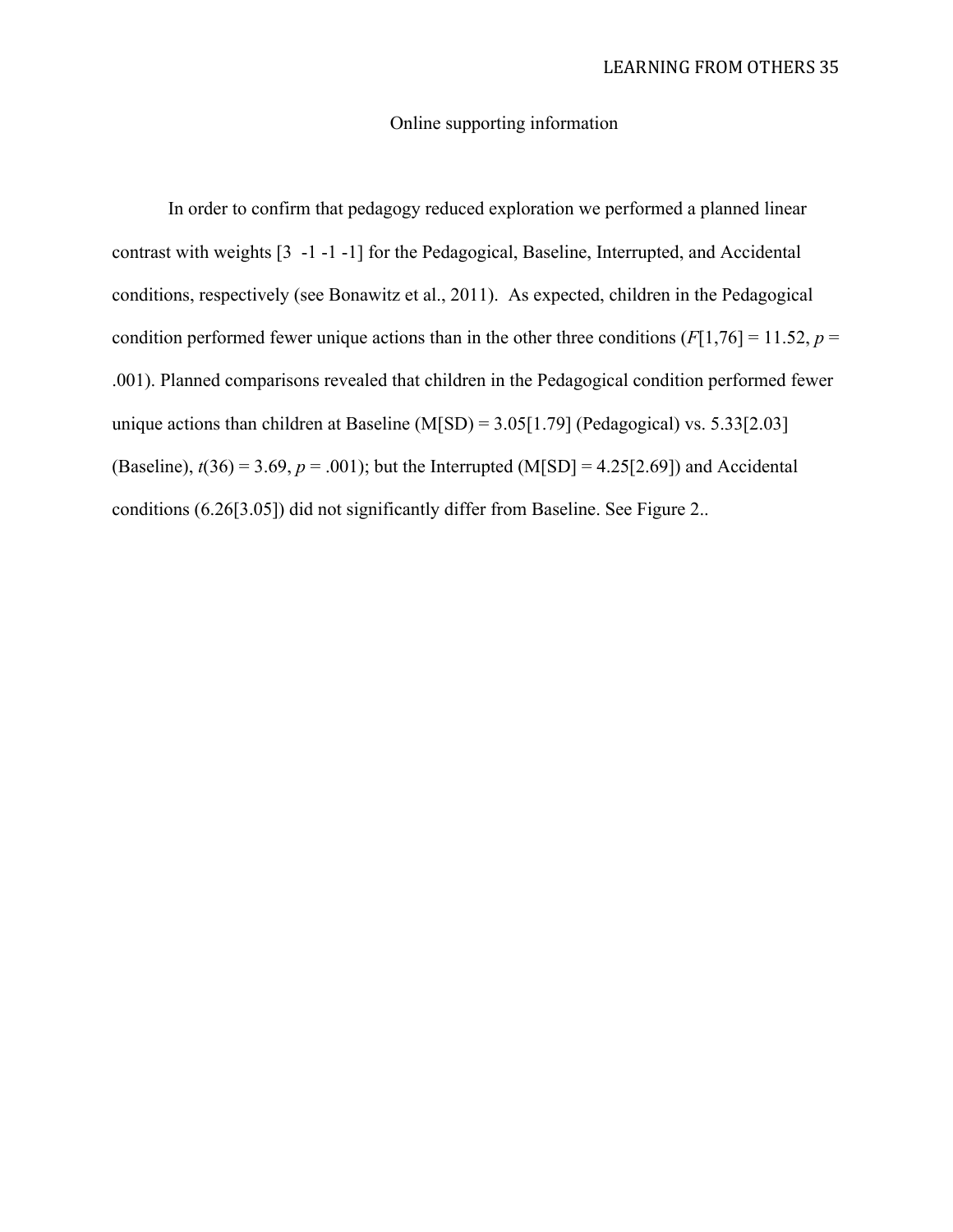Figure 1. Toy used in Experiment 1 and 2. Pressing tab (1) activated beeper, tab (2) activated buzzer, lifting flap (3) revealed hidden embroidered duck, lifting back flap (4) revealed hidden mirror.